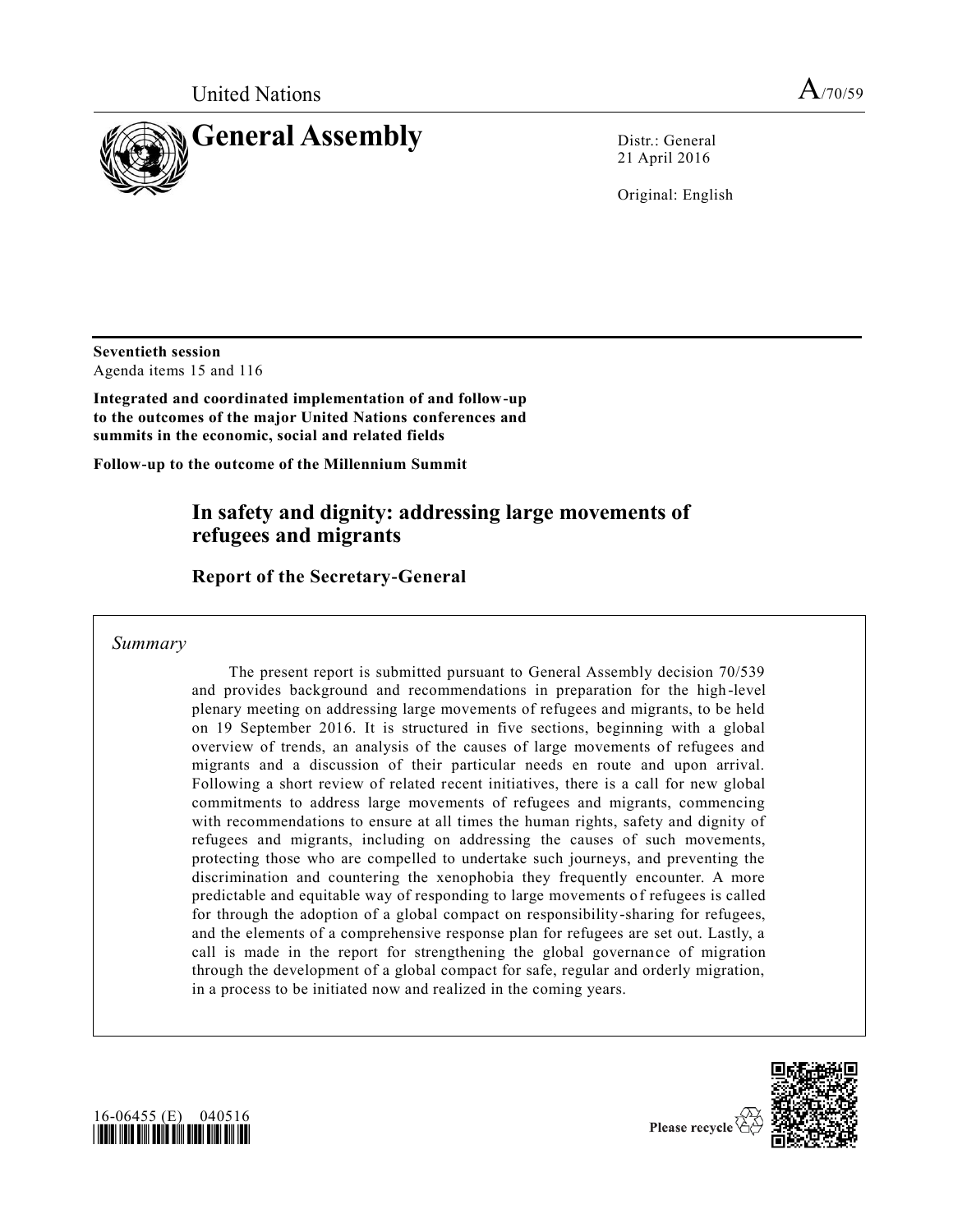## **I. Introduction**

1. Although large movements of refugees and migrants are not a new phenomenon, the images of the past few years have shocked the world's conscience: rickety boats piled high with people seeking safety; women, men and children drowning in their attempts to escape violence and poverty; fences going up at borders where people used to cross freely; and thousands of girls and boys going missing, many falling prey to criminal groups. Unable to find safe ways to move, people suffer and die in search of safety while crossing the Sahara desert, the Andaman Sea, the Mediterranean and dozens of other dangerous places around the world. Upon arrival, the rights of those who survive these perilous trips are often violated. Many asylum seekers and migrants are detained, and their reception is sometimes far from welcoming. Xenophobic and racist rhetoric seems to be not only on the rise, but also becoming more socially and politically accepted.

2. Away from the daily headlines and stark images, strains are quietly accumulating on refugees and migrants, as well as on countries and communities that receive them, sometimes for many years. In some refugee situations, a third generation of children has been born in conditions of displacement. Local authorities in all regions are struggling to provide basic services, including places in schools, for large numbers of new arrivals. While pledges for the humanitarian response have reached an all-time high, funding is insufficient to meet ballooning needs. Even in emergency situations, early planning for development requirements and the increased engagement of development actors is sorely needed.

3. Large movements of people will continue or possibly increase as a result of violent conflict, poverty, inequality, climate change, disasters and environmental degradation. Despite valiant efforts, responses too often have been inadequate. Lifesaving assistance has been provided, but there has been an inability to plan for the eventuality of longer-term displacement or to sufficiently support host communities. If one lesson can be drawn from the past few years, it is that individual countries cannot solve these issues on their own. International cooperation and action to address large movements of refugees and migrants must be strengthened. Both national and collective responses must address the reasons people leave their homes, their need for safe passage and protection and both the immediate and long-term needs of those who cross into other countries. In short, all members of the international community must do much better.

4. Yet there were also signs of hope. More resettlement and humanitarian admission places were offered to refugees in recent years than in the past. New efforts have been undertaken to rescue those at sea. Humanitarian funding has increased, although it is not commensurate with that needed. The generosity of some Member States that continued to welcome new arrivals while already hosting large numbers of refugees year after year has been impressive. There has been an outpouring of support from civil society, and in every region countless individuals have spontaneously welcomed new arrivals, often literally opening the doors of their homes to them.

5. These positive examples can serve as a basis for strengthened collective action. The refugee and migrant crises around the world are serious, but are not insurmountable if States act together and share responsibility more equitably. The capacity exists to improve the collective response to large movements of people and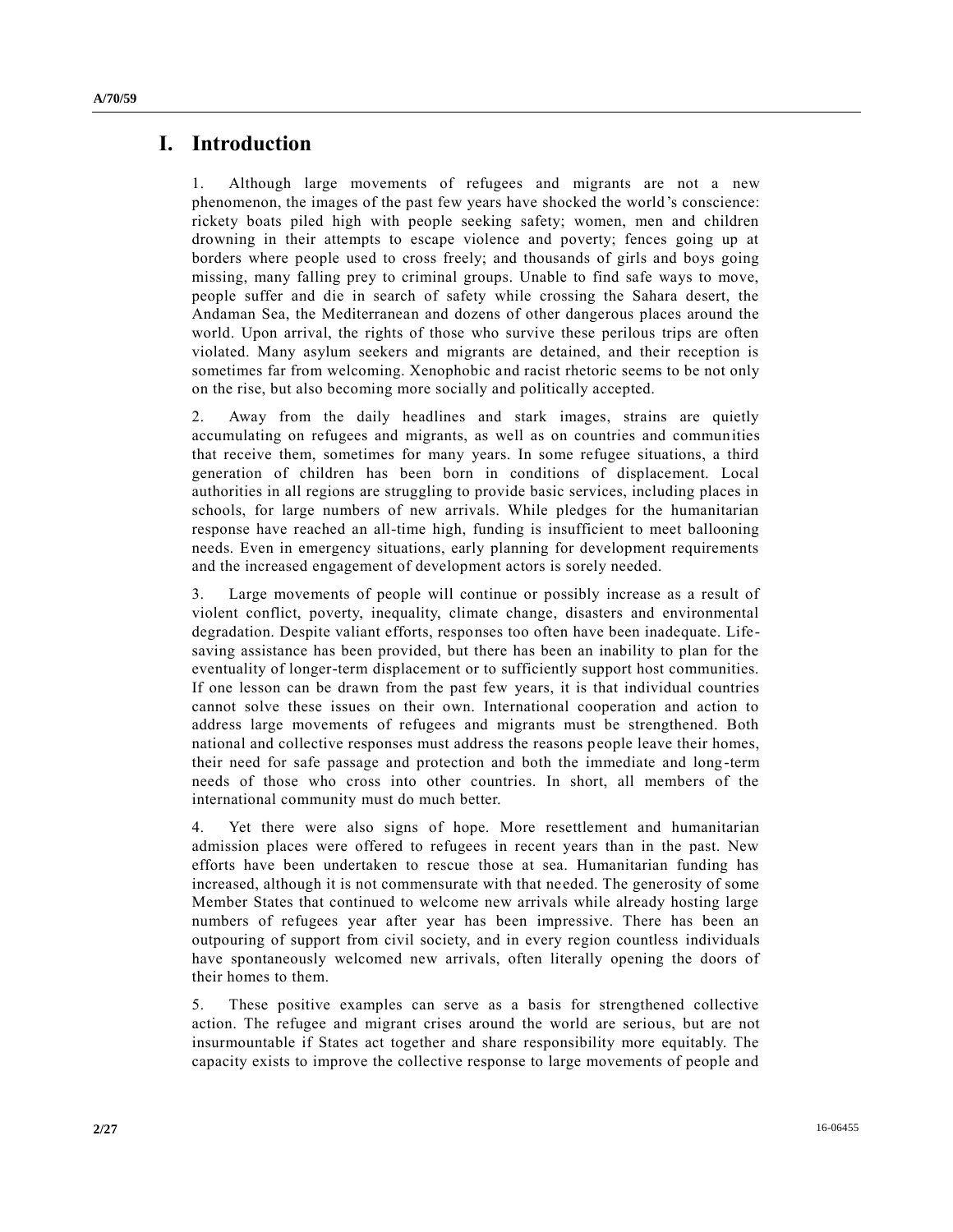to address their needs and those of the communities that support them. Effective multilateral responses to large movements have been used in the past. Ways can be found to strengthen international cooperation to ensure safety and dignity in current mass movements. The present report lays out ways to do so. With the necessary political will, the world's responses to large movements of people can be grounded in shared values of responsibility-sharing, non-discrimination and respect for human rights, while also taking full advantage of the opportunity migration provides to stimulate development and economic growth.

6. The high-level meeting of the plenary of the General Assembly on addressing large movements of refugees and migrants, to be held on 19 September 2016, represents a unique opportunity to strengthen and implement existing frameworks and develop innovative ways to address large movements of people. Member States must find ways to govern their national borders effectively while protecting the human rights of all refugees and migrants. The causes of displacement and irregular migration need to be addressed. Mechanisms must be developed to respond to future large movements of people more effectively and predictably, and the contributions that refugees and migrants make to host communities must be acknowledged and strengthened.

7. The risks of inaction are considerable. If this opportunity to reinforce respect for international law, put into place new approaches and strengthen common responses is not seized, there will likely be greater loss of life and heightened tensions among Member States and within communities. More refugees and migrants will perish in transit. Transnational criminal migrant smuggling rings and human trafficking networks will continue to flourish, leading to the exploitation of the vulnerable. The rights and the dignity of millions of fellow human beings will be further diminished if they languish in camps or on the margins of cities without access to basic needs, livelihoods and income opportunities. With millions of children out of school and millions of adults having no possibilities for earning an income, the promise made by the General Assembly one year ago to "leave no one behind" risks becoming a meaningless cliché, with far-reaching consequences.

8. The high-level plenary meeting on 19 September will be the culmination of several international initiatives in response to global refugee and migrant crises. I hope that the summit will not only galvanize the pledges made at earlier events, but that it will build on those commitments to address the underlying causes and to strengthen the collective responses to large movements of refugees and migrants. The international community and the United Nations are challenged to make the most of this historic moment.

## **II. People on the move: overview and trends**

9. Migration is a fact of life in a globalized world, and the world is a better place because of it. People move for many reasons: to study abroad, join family, seek employment and livelihoods and secure a better future for their children. Others leave their countries to escape crime, violence, conflict, persecution, insecurity, discrimination, disasters, environmental degradation and poverty. Most people move between developing countries or from developing to developed countries. Migration plays a critical role in economic growth and development, including by meeting labour market shortages at all skill levels. The impact of migration is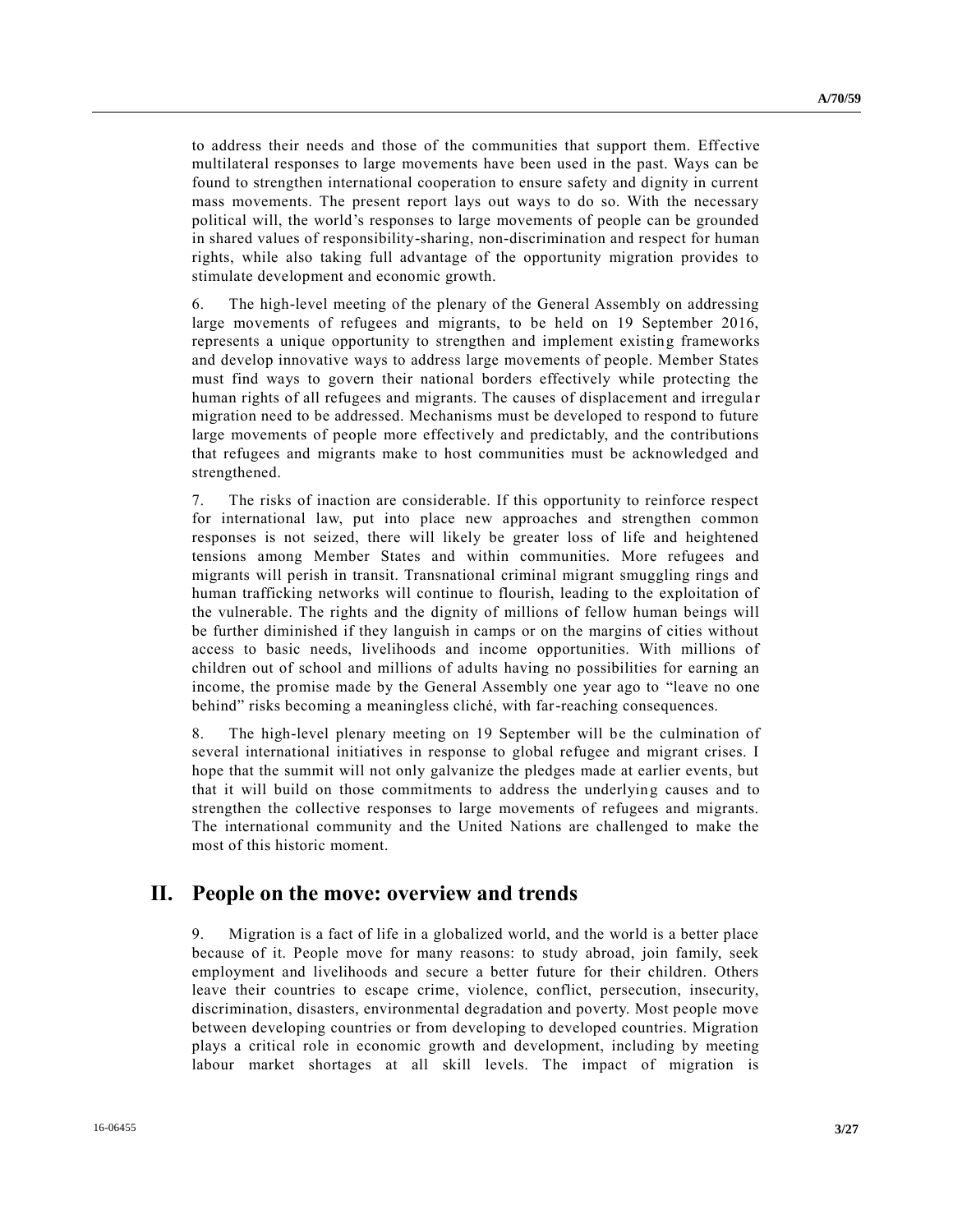overwhelmingly positive, both for countries of origin and receiving countries.<sup>1</sup> In its resolution 68/4 on the Declaration of the High-level Dialogue on International Migration and Development, the General Assembly recognized that human mobility is a key factor for sustainable development.

10. In the 2030 Agenda for Sustainable Development, Member States recognized the many positive benefits of migration, and in target 10.7 of the Sustainable Development Goals committed to cooperating internationally to facilitate the orderly, safe, regular and responsible migration and mobility of people. The focus of the present report, however — and of the high-level plenary meeting to be held on 19 September 2016 — is on large cross-border movements of people that are not regular, safe or orderly, and for whom shared responsibility has been lacking.

11. Whether a movement is characterized as "large" is less dependent on the absolute number of people moving than on its geographical context, the capacities of the receiving States to respond and the impact caused by its sudden or prolonged nature on the receiving country. Large movements often involve mixed flows of people who move for different reasons and use irregular channels. By default, the responsibility for responding to large movements of people lies primarily with the receiving States. This is an area in which greater international cooperation and responsibility-sharing is needed. These large-scale, irregular and often perilous movements are addressed in the present report.

## **A. Trends in migration**

**\_\_\_\_\_\_\_\_\_\_\_\_\_\_\_\_\_\_**

12. While there is no formal definition, most experts agree that an international migrant is someone who changes his or her country of residence, with a distinction made between short-term or temporary migration and permanent migration. It is important to bear in mind the significant distinction between migrants on the one hand and refugees on the other.<sup>2</sup> In 2015, the number of international migrants and refugees reached 244 million, an increase of 71 million, or 41 per cent, from 2000. <sup>3</sup> International migrants as a proportion of the global population increased from 2.8 per cent in 2000 to 3.3 per cent in 2015. The majority of international migrants, 150 million, are migrant workers, accounting for 72.7 per cent of the migrant population of working age (15 years and over) of 206.6 million. <sup>4</sup> Around half of the world's international migrants are women, and one third are young persons between 15 and 34 years of age. However, the data available on migrants, their contribution to the economy, irregular migratory movements and many other aspects are sorely lacking.

<sup>&</sup>lt;sup>1</sup> See United Nations Development Programme, *Human Development Report 2009: Overcoming barriers* — *human mobility and development* (New York, Palgrave Macmillan, 2009), available from http://hdr.undp.org/en/content/human-development-report-2009, and the report on outcomes of the round table of the annual Global Forum on Migration and Development, available from www.gfmd.org.

<sup>&</sup>lt;sup>2</sup> See Office of the United Nations High Commissioner for Refugees, "Refugees and migrants: frequently asked questions", 15 March 2016. Available from www.unhcr.org/print/56e95c676.html.

<sup>&</sup>lt;sup>3</sup> United Nations, "Key findings and advance tables". 2015 Revision of World Population Prospects database. Available from http://esa.un.org/unpd/wpp.

<sup>4</sup> International Labour Organization, "New ILO figures show 150 million migrants in the global workforce", 16 December 2015. Available from www.ilo.org/global/topics/labourmigration/news-statements/WCMS\_436140/lang--en/index.htm.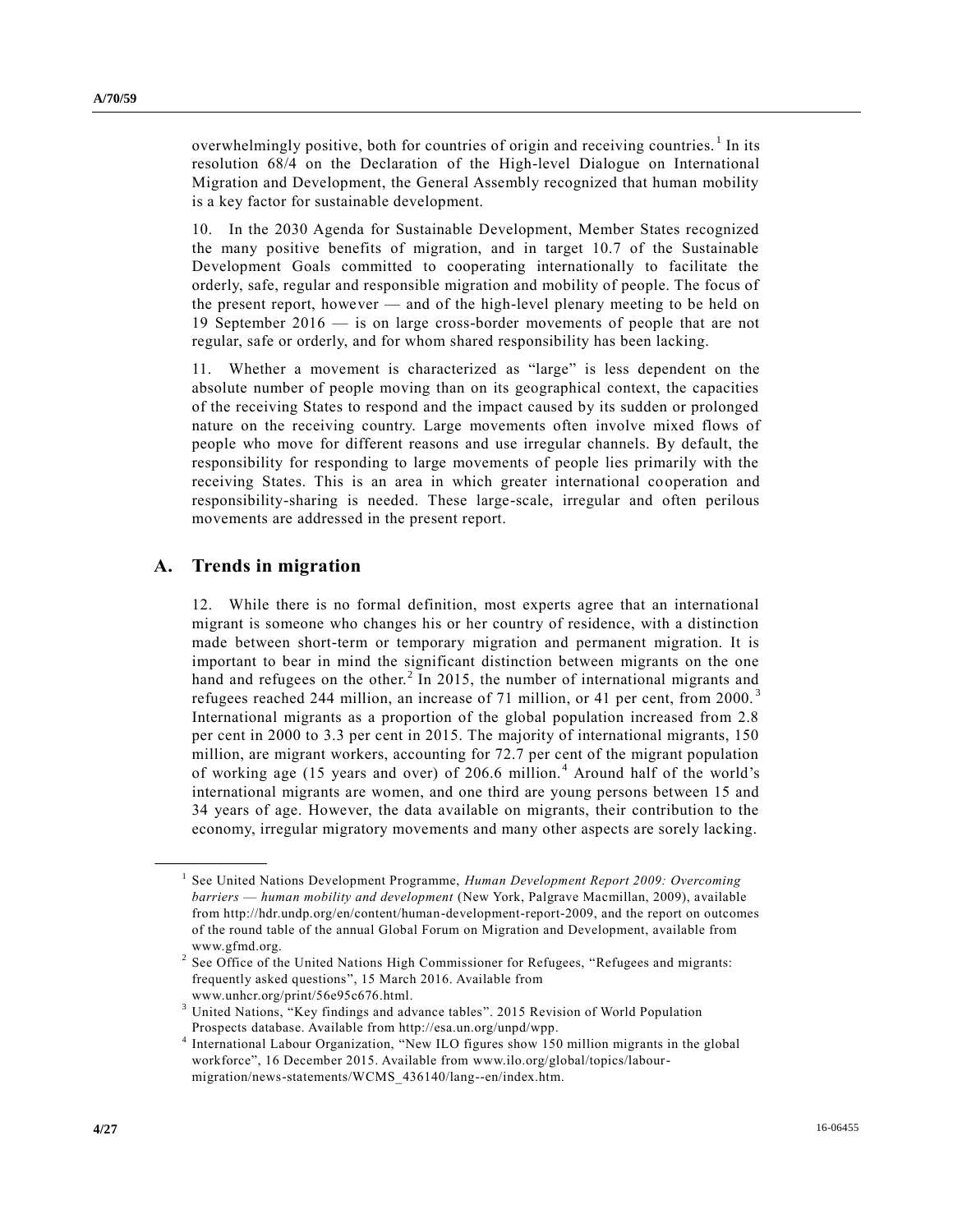13. Currently, most countries are simultaneously, to varying degrees, countries of origin, transit and destination for international migrants. Consequently, they have obligations to protect the rights of their citizens who are abroad, as well as those of migrants in transit across and arriving in their territory.

14. Traditionally, migration policies at the national level have been ad hoc and fragmented. Many Governments have lacked migration policies or the capacities to implement them. Often, policies were focused on only one aspect of migration, such as those advocating the rights of citizens overseas or the return of irregular migrants, to the exclusion of a more comprehensive approach that facilitated safe, regular and orderly migration. In recent years, however, a consensus is emerging that no country can manage migration effectively on its own, and that inter-State cooperation at both the regional and the global levels is essential. Such recognition is reflected in the emergence of regional consultative processes on migration in every region and the increasing integration of migration into the work of regional economic communities and various interregional forums. Perhaps the most telling sign is the significant growth in the membership, activities and reach of the International Organization for Migration (IOM), which currently has 162 member States, a presence in some 150 countries and more than 8,000 staff working mainly in the field.

15. Equally important is the growing range of requests from Governments around the world to international organizations, such as IOM and the International Labour Organization (ILO), to help with the development and implementation of planned and well-managed migration policies and provide assistance to vulnerable migrants. Yet migration is not sufficiently integrated into the work of the humanitarian and development mechanisms of the United Nations, which is also reflected in the fact that IOM is not part of the United Nations system.

#### **B. Refugees: data and trends**

16. In the 1951 Convention relating to the Status of Refugees and the 1967 Protocol thereto, a refugee is defined as a person who, "owing to well-founded fear of being persecuted for reasons of race, religion, nationality, membership of a particular social group or political opinion, is outside the country of his nationality and is unable or, owing to such fear, is unwilling to avail himself of the protection of that country" (see art. 1 of the Convention). In article 1 of the Organization of African Unity Convention governing the specific aspects of refugee problems in Africa of 1969, those falling within that definition are incorporated and the refugee definition is extended to persons who flee their country "owing to external aggression, occupation, foreign domination or events seriously disturbing public order". Similarly, in the Cartagena Declaration on Refugees of 1984, the definition is expanded to a broader set of beneficiaries in Latin America, including people who flee their country because their "lives, safety or freedom have been threatened by generalized violence, foreign aggression, internal conflicts, massive violation of human rights or other circumstances which have seriously disturbed public order".

17. In 2014, the Office of the United Nations High Commissioner for Refugees (UNHCR) reported that there were 14.4 million refugees. An additional 5.2 million Palestine refugees are registered with the United Nations Relief and Works Agency for Palestine Refugees in the Near East. Seventy-five per cent of refugees come from just 11 countries, and seven countries host more than 50 per cent of all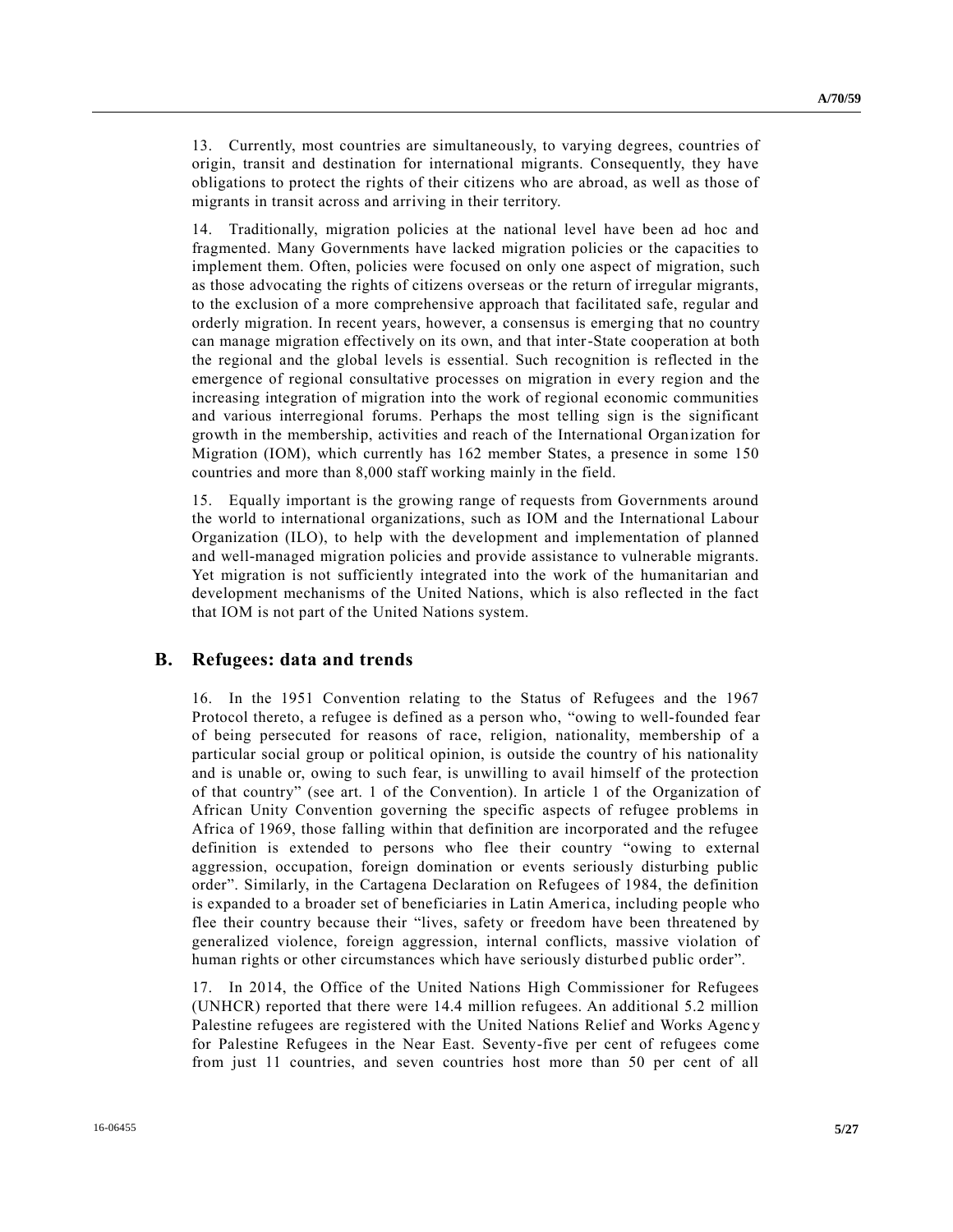refugees. Half of the world's refugees are children under 18 years of age, and around half of the total number of refugees are women or girls. In 2014, the majority of refugees — 86 per cent, according to UNHCR estimates — resided in developing countries.<sup>5</sup> With opportunities for voluntary repatriation at the lowest level in decades, durable solutions are becoming more elusive for those who were part of large cross-border movements occurring years — even decades — ago.

18. The gradual expansion of refugee protection notwithstanding, many people are compelled to leave their homes for reasons that do not fall within the refugee definition in the 1951 Convention, including disasters or the erosion of livelihoods as a result of the adverse impacts of climate change and food insecurity. Many use migration channels to seek safety, and many countries allow people who have left for these and other reasons to remain under temporary measures.

19. Refugees are clearly of major concern to the international community. Over the past 65 years, Member States have worked together to protect and assist refugees and to resettle a limited number of them in third countries, with the support of UNHCR and IOM. However, there have been shortcomings. Most obviously, the international community has not been able to prevent or resolve the factors that force refugees to flee. Needed assistance has not always been provided in a timely and predictable manner, with negative effects on both refugees and the communities in which they live. Long-term solutions for refugees have not always been forthcoming.

#### **C. Internal displacement**

**\_\_\_\_\_\_\_\_\_\_\_\_\_\_\_\_\_\_**

20. Many more persons are displaced within national borders. According to the Internal Displacement Monitoring Centre, the number of internally displaced persons stood at almost 40 million at the end of 2014. <sup>6</sup> The Guiding Principles on Internal Displacement of 1998, which provide a normative framework for protecting and assisting internally displaced persons, define such persons as those "who have been forced or obliged to flee or to leave their homes or places of habitual residence, in particular as a result of or in order to avoid the effects of armed conflict, situations of generalized violence, violations of human rights or natural or human-made disasters, and who have not crossed an internationally recognized State border" (see [E/CN.4/1998/53/Add.2,](http://undocs.org/E/CN.4/1998/53/Add.2) annex). In the African Union Convention for the Protection and Assistance of Internally Displaced Persons in Africa of 2009, this definition is expanded by including those displaced by the effects of climate change and development projects.

21. When people cannot find safety or support at home, they may seek protection and assistance in other countries as refugees or migrants. In my report for the World Humanitarian Summit and its Agenda for Humanity (see [A/70/709](http://undocs.org/A/70/709) and annex), I spelled out a number of actions to address the protection and assistance needs of internally displaced persons; perhaps it is time to review major operations for internally displaced persons and implement lessons on how to improve the response.

<sup>&</sup>lt;sup>5</sup> See UNHCR, "UNHCR mid-year trends 2014" (Geneva, 2015). Available from http://unhcr.org/54aa91d89.html.

<sup>6</sup> Alexandra Bilak and others, "Global overview 2015: people internally displaced by conflict and violence" (Geneva, Internal Displacement Monitoring Centre, Norwegian Refugee Council, 2015). Available from www.internal-displacement.org/assets/library/Media/201505-Global-Overview-2015/20150506-global-overview-2015-en.pdf.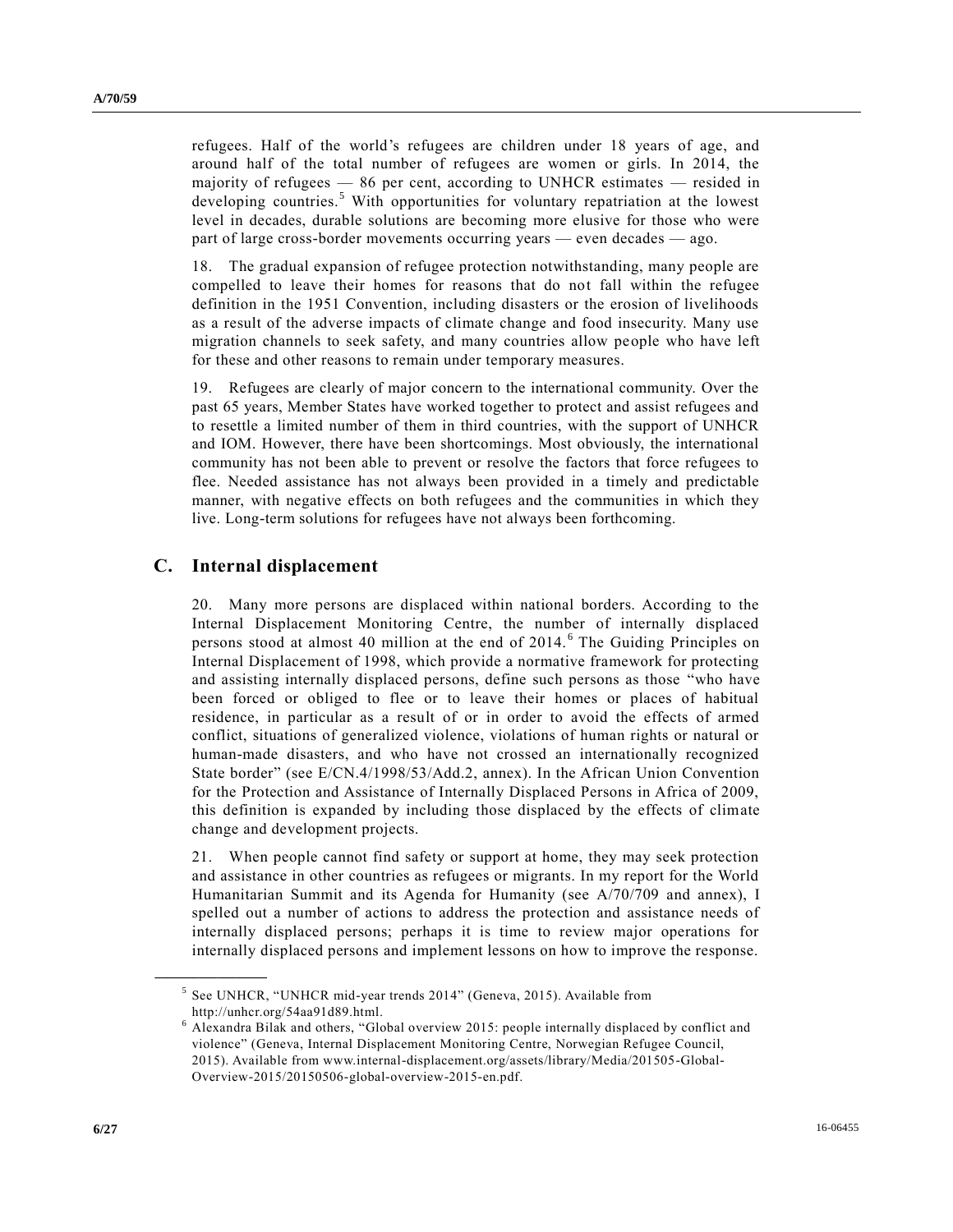# **III. Why people move: reasons behind large movements of refugees and migrants**

22. Both voluntary migration and forced displacement have been part of the human condition throughout history, and most people in the world are likely to have experience of such movements in their family histories. Given our globalizing and interdependent world, international migration is likely to become even more prevalent in the future. Increasingly integrated labour markets and lower costs of transportation, as well as well-established information, communications and social networks, all contribute to greater mobility.

23. The world's population is projected to continue to grow for the foreseeable future and is expected to reach 9.7 billion by 2050. If the proportion of international migrants as part of the total population remains constant, the global migrant population will reach 321 million by 2050. More than half of global population growth until 2050 (2.4 billion people) is predicted to occur in Africa (1.3 billion people).<sup>3</sup> Developing countries with declining birth rates and relatively few older people may reap benefits from a demographic dividend by providing quality education and creating employment for their growing workforces. However, should population growth outpace both education and job opportunities, more young people are likely to seek opportunities abroad in large numbers. At the same time, a growing number of countries, especially those without sustained immigration, are facing rapid population ageing, population decline and a shrinking workforce.

24. Over the past two decades, the world as a whole has become much wealthier. Gross domestic product has risen in most countries, with corresponding increases in education levels, life expectancy and access to public services. However, growth has been uneven, and inequality has increased. Evidence suggests that although poverty acts as a driver of migration, the poorest often lack the resources to migrate. Economic development can thus reduce migration pressures in the long run, but lead to increased migration in the short term.

25. Migration and development are linked. Migrant remittances alleviate poverty and provide access to education, health care and other benefits. Migrant investments and trade generation stimulate job creation and improve the balance of payments.<sup>8</sup> Returning migrants bring new skills to their communities, and they and their networks contribute to economic growth. At the same time, large -scale emigration, when it entails the loss of the youngest and most economically dynamic members of the population, imposes costs on developing countries.

26. While economic factors drive most international migration, in the case of refugees and internally displaced persons, conflict, violence, persecution, political repression and other serious human rights violations are among the key causes of movements. Poor governance structures that institutionally perpetuate rather than counter exclusion, marginalization and discrimination are often structural reasons for large movements.

<sup>7</sup> United Nations, "Trends in international migration, 2015", *Population Facts*, No. 2015/4, December 2015. Available from www.un.org/en/development/desa/population/migration/ publications/populationfacts/docs/MigrationPopFacts20154.pdf.

<sup>8</sup> See Organization for Economic Cooperation and Development (OECD), *International Migration Outlook 2006* (Paris, OECD Publishing, 2006), p. 156. Available from www.oecd.org/els/mig/ 38840502.pdf.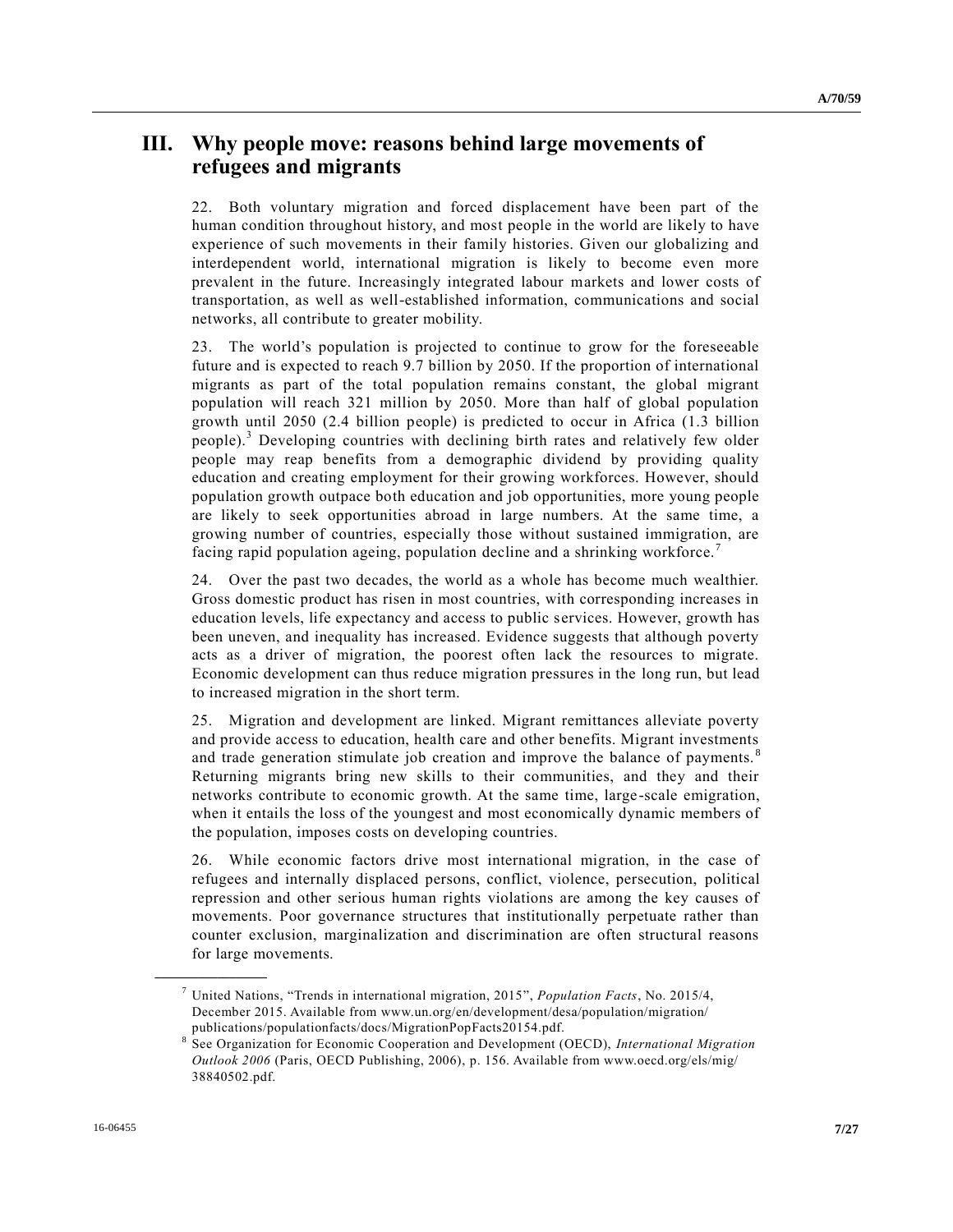27. Disasters have always led to displacement and are likely to do so even more in the future, given the rising concentration of populations in cities and the likelihood that hazards relating to climate change and environmental degrada tion will increase in frequency and intensity. Present estimates indicate that, over the past eight years, 28 million people on average have been displaced annually.<sup>9</sup> More droughts are likely to lead many rural inhabitants to move to cities, creating pressures on labour markets and housing. Evidence suggests that people displaced by environmental factors tend to move to areas at even greater environmental risk. Sea -level rise and extreme weather events may drive people away from coastal areas and low-lying small island States. While many victims of disasters are able to return to their homes in a relatively short time, in some cases they require permanent relocation.

# **IV. Dangerous journeys, uncertain reception and long-term prospects**

#### **A. Dangerous journeys**

28. In the absence of sufficient safe, orderly and regular pathways for moving to other countries, both refugees fleeing persecution or conflict and migrants escaping hardship are often compelled to undertake perilous and circuitous journeys by sea, land or air. Given the lack of alternatives, they find themselves forced to turn over their savings and put their lives in the hands of criminal networks in order to cross international borders. The rising number of children in these movements is of particular concern.

29. Many have lost their lives in the process. According to one estimate, at least 50,000 persons, including thousands of children, have died in the past two decades while seeking to cross international borders.<sup>10</sup> Although national coastguard operations have saved thousands of lives, inadequate and deficient search and rescue programmes, including rescue at sea and disembarkation protocols, put both rescuers and those rescued at risk.

30. Refugees and migrants also face dangerous conditions and human rights abuses along land routes, whether through the Sahel, Central America or mountain passes in Asia. Risks faced by migrants and refugees in transit are significantly underreported, and casualty figures are incomplete because of the irregular nature of the movements.<sup>11</sup> There is no systematic reporting on the number of persons seeking to cross international borders or on the number of victims and casualties among them, although UNHCR has reported on some of the journeys and IOM has initiated annual reporting on loss of life en route.

31. People smuggling and human trafficking are distinct crimes under the United Nations Convention against Transnational Organized Crime and the Protocols

<sup>&</sup>lt;sup>9</sup> Michelle Yonetani and others, "Global estimates 2015: people displaced by disasters" (Geneva, Internal Displacement Monitoring Centre, Norwegian Refugee Council, 2015). Available from www.internal-displacement.org/publications/2015/global-estimates-2015-people-displaced-bydisasters/.

<sup>10</sup> IOM, Missing migrants project database. Available from https://missingmigrants.iom.int/.

<sup>&</sup>lt;sup>11</sup> See Office of the United Nations High Commissioner for Human Rights, "Situation of migrants in transit" (Geneva, 2016). Available from www.ohchr.org/Documents/Issues/Migration/ StudyMigrants/OHCHR\_2016\_Report-migrants-transit\_EN.pdf.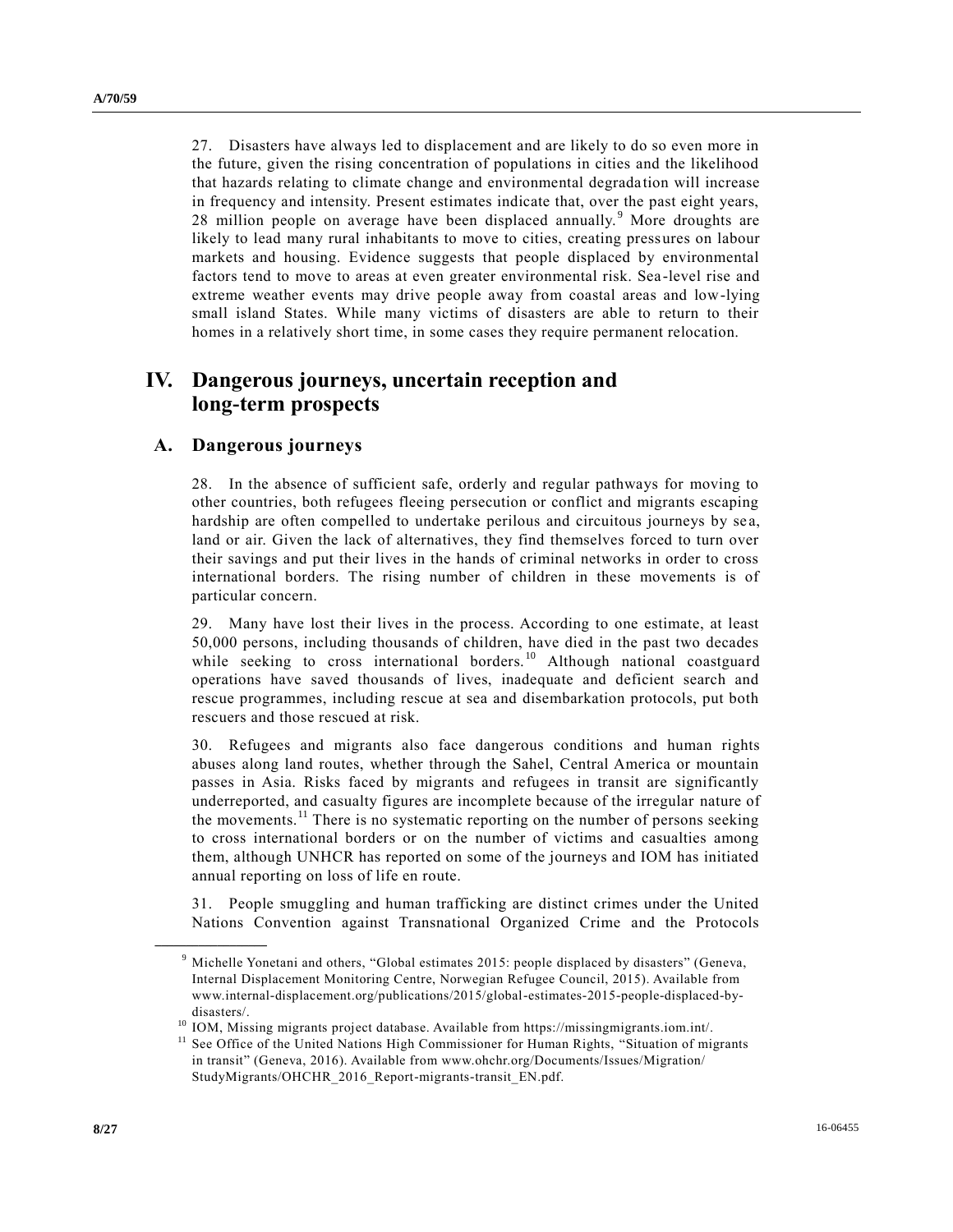thereto that relate to human trafficking and migrant smuggling. While smugglers facilitate the irregular movement of individuals across international borders as an illicit business, traffickers use force, coercion or deception to exploit these individuals in various ways, including for sexual exploitation and forced labour. Although exact figures are difficult to obtain, the risk of trafficking significantly increases in large movements of refugees and migrants. Around two thirds of Member States have ratified the Protocol to Prevent, Suppress and Punish Trafficking in Persons, Especially Women and Children, and the Protocol against the Smuggling of Migrants by Land, Sea and Air, supplementing the United Nations Convention against Transnational Organized Crime, to eliminate human trafficking and exploitation by people smugglers. However, Member States continue to face challenges to their implementation. More opportunities for safe, regular and orderly migration are essential in global efforts to eliminate this scourge.

32. Many migrants and refugees undergo traumatic experiences during their journeys, including imprisonment and physical and mental violence. Children both those travelling on their own and those travelling with their families — are at particular risk during such journeys, as are pregnant women, older persons and persons with disabilities. The risk of sexual and gender-based violence is high, as was illustrated in recent studies on violence experienced by both Central American women travelling to the United States of America and refugee and migrant women en route to Europe.<sup>12</sup> Other challenges, particularly for women and girls in transit, include family separation, psychosocial stress and trauma, health complications, physical harm and injury and risks of exploitation.

#### **B. Precarious arrivals and uncertain reception**

33. Upon arrival at borders, asylum seekers, refugees and migrants encounter further risks. They may face problems in accessing fair and efficient individual refugee status determination procedures. In some countries, they are held in detention, at times for lengthy periods and in substandard conditions, without the means to exercise their rights. In addition, they may be at risk of accelerated return without adequate safeguards or other actions, in violation of the non-refoulement obligations of States.

34. Effective screening procedures are essential to manage the arrival of large numbers of refugees and migrants properly. However, in situations of mass inflows, national capacities to identify, register and document new arrivals and to provide them with necessary assistance are severely stretched. Even Member States with robust screening procedures to safeguard human rights, adjudicate asylum claims and identify particular protection and assistance needs may find their systems temporarily overwhelmed by the sheer number of new arrivals.

35. There are people who may not have a claim to refugee status, but are nonetheless vulnerable and in need of protection as a result of conditions in their home countries and/or the manner in which they are compelled to move. While there have been efforts to forge and strengthen more predictable responses to mixed movements, including the UNHCR 10-point plan of action for refugee protection

<sup>&</sup>lt;sup>12</sup> See Rebecca Eapen and others, "Initial assessment report: protection risks for women and girls in the European refugee and migrant crisis" (UNHCR, United Nations Population Fund, Women's Refugee Commission, 2016). Available from www.unhcr.org/569f8f419.html.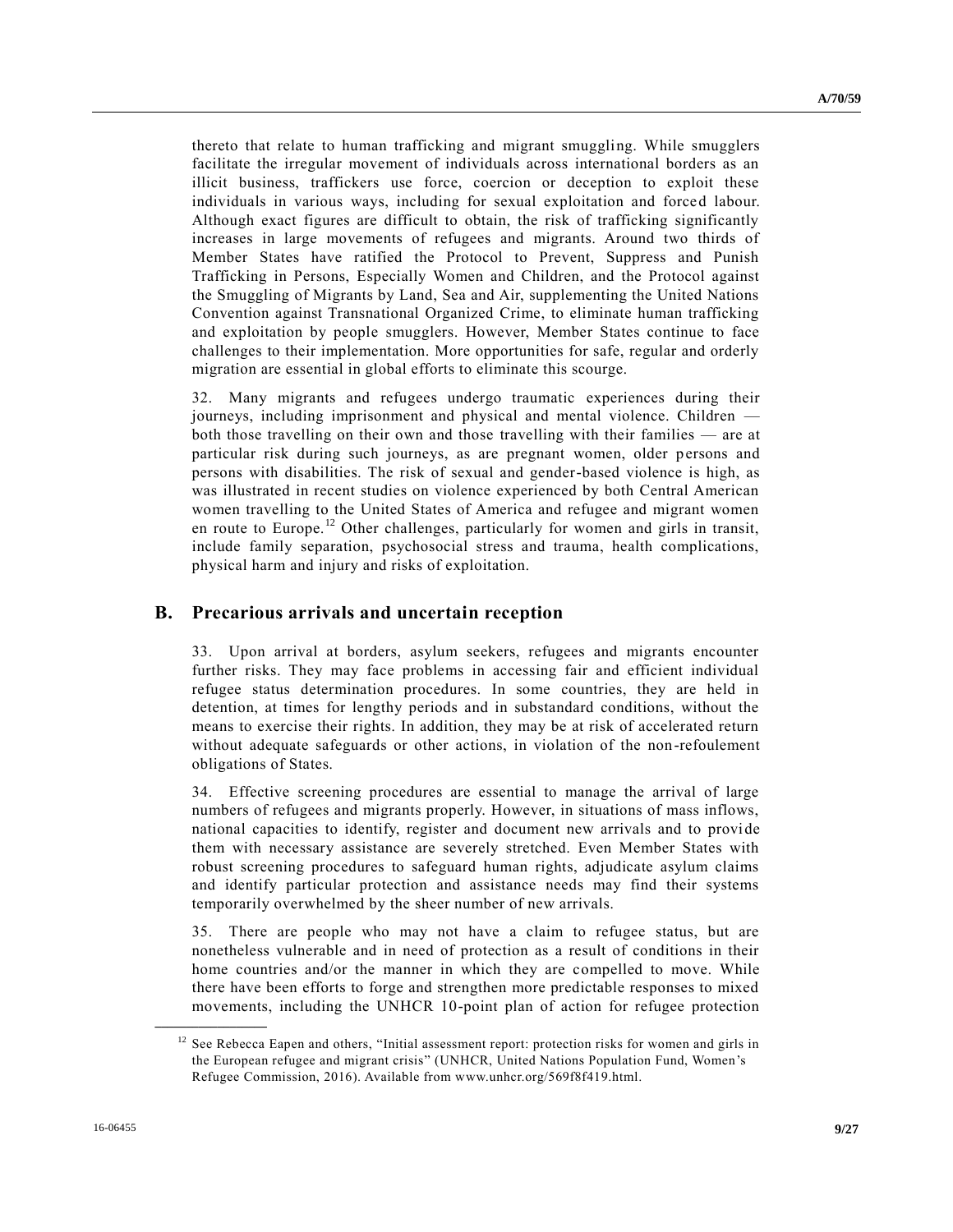and mixed migration<sup>13</sup> and the IOM migration crisis operational framework,<sup>14</sup> major challenges remain both in principle and in practice.

36. Receiving States are often left to respond to a mass influx of new arrivals on their own. Regional mechanisms to share responsibility have been found wanting. International cooperation has been unable to provide sufficient financial and other support to countries and communities affected by large movements of refugees and migrants. Too often, responsibility for new arrivals lies with the authorities and host communities in the first country of arrival. Despite efforts by some donors, humanitarian funding usually falls short both for refugee operations and broader mixed migration flows. Humanitarian aid is not sufficiently linked with development funding and the core government systems necessary to support institutions and communities negatively affected by the influx.

37. I am concerned at the increasing trend of Member States erecting fences and walls in response to large movements of refugees and migrants, and a corresponding tendency of criminalizing irregular migration. Experience has demonstrated that such measures are ineffective in countering people smuggling and human trafficking, by diverting movement elsewhere. They are also in and of themselves inimical to the protection of the dignity and safety of migrants and refugees, who are forced to embark on more dangerous journeys or are stranded in dismal conditions and, at times, are faced with violent enforcement measures at borders. These measures can also reinforce xenophobia and hostility to migrants and refugees in societies and can be counterproductive to global ambitions of fostering greater inter-State integration and cooperation. As the title of the present report makes clear, an interconnected world needs a dignified approach to human mobility, rather than one built on closed borders and criminalization.

#### **C. Longer term**

**\_\_\_\_\_\_\_\_\_\_\_\_\_\_\_\_\_\_**

38. Since refugees and migrants who are permitted to stay in a receiving country frequently remain for a lengthy period, the initial necessary humanitarian approach is not a viable long-term response to large movements of people. As the Global Migration Group has emphasized, medium- and long-term efforts are imperative in order to include both refugees and migrants who stay in national and local development plans to ensure their livelihood opportunities while strengthening the resilience of and development opportunities for host communities. <sup>15</sup> Such efforts for the social inclusion of refugees and migrants usually require an initial investment by receiving Governments, which may require external support. In the long term, however, such efforts can result in greater social cohesion and an increased contribution to the local economy.

<sup>&</sup>lt;sup>13</sup> UNHCR, "Refugee protection and mixed migration: the 10-point plan in action" (Geneva, 2011). Available from www.unhcr.org/50a4c2b09.pdf.

<sup>&</sup>lt;sup>14</sup> IOM, "Migration consequences of complex crises: IOM institutional responses", paper prepared for the tenth session of the IOM Standing Committee on Programmes and Finance, Geneva, 15 and 16 May 2012. Available from www.iom.int/mcof.

<sup>15</sup> See Global Migration Group, *Mainstreaming migration into development planning: a handbook for policymakers and practitioners* (Geneva, 2010). Available from www.globalmigrationgroup.org/ working-group-mainstreaming-migration-national-development-strategies.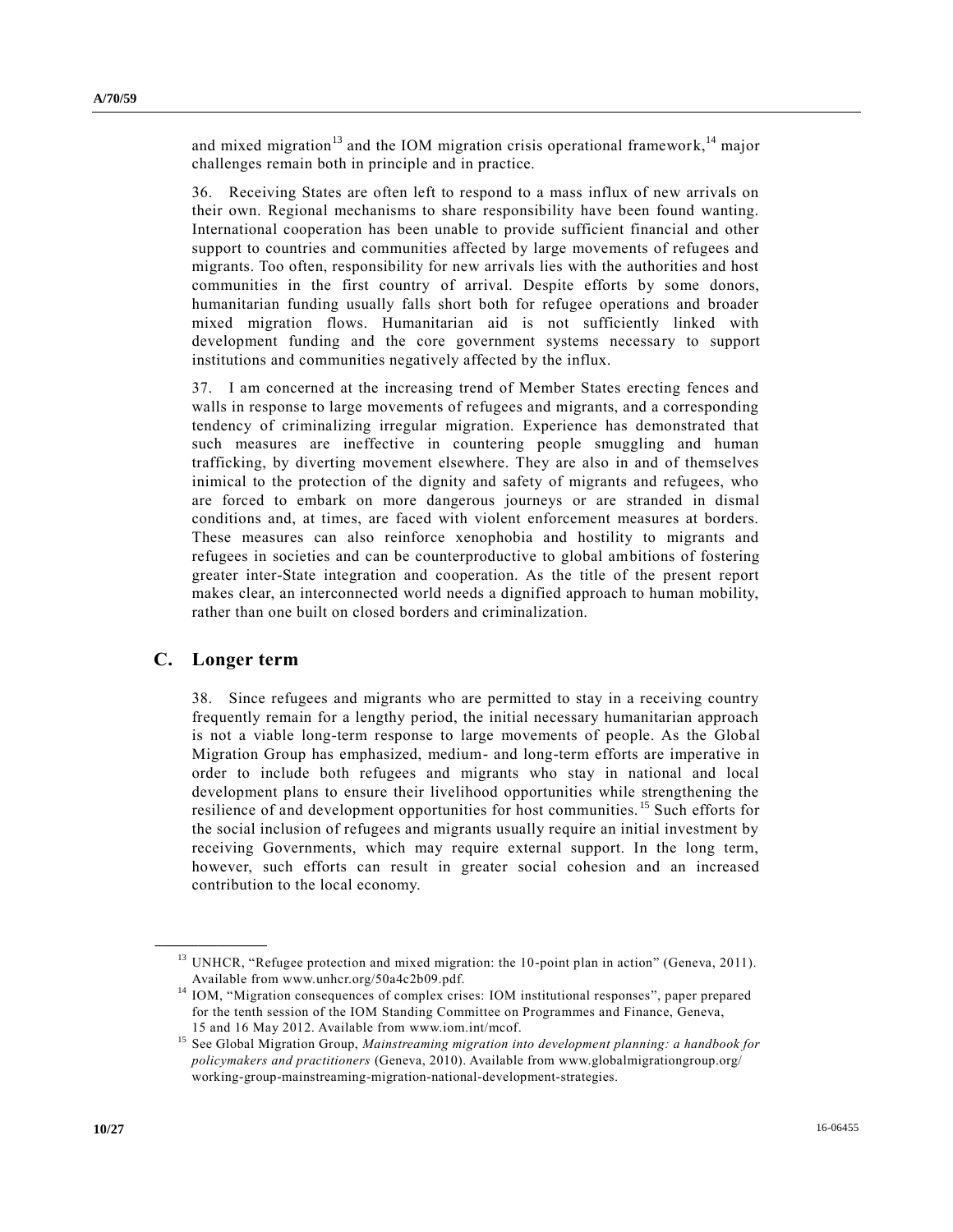39. Host communities directly affected by the arrival of large numbers of refugees and migrants need the support and expertise of development actors, such as the United Nations Development Programme, the Food and Agriculture Organization of the United Nations, the United Nations Children's Fund, the World Bank and regional development banks, to ensure that their own development priorities can be realized. There is growing recognition of the need to work with host communities. In that context, the international community has increasingly acknowledged the need to strengthen the nexus between humanitarian and development assistance in responding to large movements of refugees and migrants. Humanitarian and development actors must work together towards achieving collective outcomes over multi-year periods on the basis of comparative advantage, particularly in situations of protracted displacement.

40. I note with grave concern that xenophobic and racist responses to refugees and migrants seem to be reaching new levels of stridency, frequency and public acceptance. The tenor of policy and public discourse on migrants and refugees must be shifted from one of threat to one of international solidarity, the protection of dignity and a recognition of positive contributions. Such efforts need to address the fears and concerns of host communities, and must be based on facts rather than assumptions and misinformation. Given the overwhelming evidence that personal contact significantly reduces prejudice, more creative ways of fostering contacts between host communities on the one hand and refugees and migrants on the other are urgently needed.

## **V. Building on a rich history of inter-State cooperation**

#### **A. Learning from regional experiences**

41. Lessons from past initiatives at the regional level to address large movements of refugees and migrants can underpin collective efforts to build mechanisms for improved future responses. For instance, from 1989 to 1997 the Comprehensive Plan of Action for Indo-Chinese Refugees brought together countries of origin, first asylum and resettlement, each of which made concrete commitments to find solutions for the millions of refugees fleeing countries in South-East Asia and for the orderly departure of hundreds of thousands of migrants. From 1987 to 1994, the International Conference on Central American Refugees engaged both development and humanitarian actors to support livelihood opportunities for returning refugees and internally displaced persons, as well as host communities. From 1993 to 2005, the Commonwealth of Independent States conference on refugees and migrants brought together 12 Member States from the former Union of Soviet Socialist Republics to analyse and address a diverse set of involuntary population movements occurring in the territory of the former Union of Soviet Socialist Republics, including of refugees, internally displaced persons, returning migrants, formerly deported peoples, irregular migrants and disaster victims.

42. Key success factors in these regional initiatives included linking solutions to broader peace processes, simultaneously addressing refugee flows and irregular migratory movements, developing region-specific approaches and creating a "deal" in which responsibilities were shared among countries of origin, transit and destination and involved both humanitarian responses and development solutions.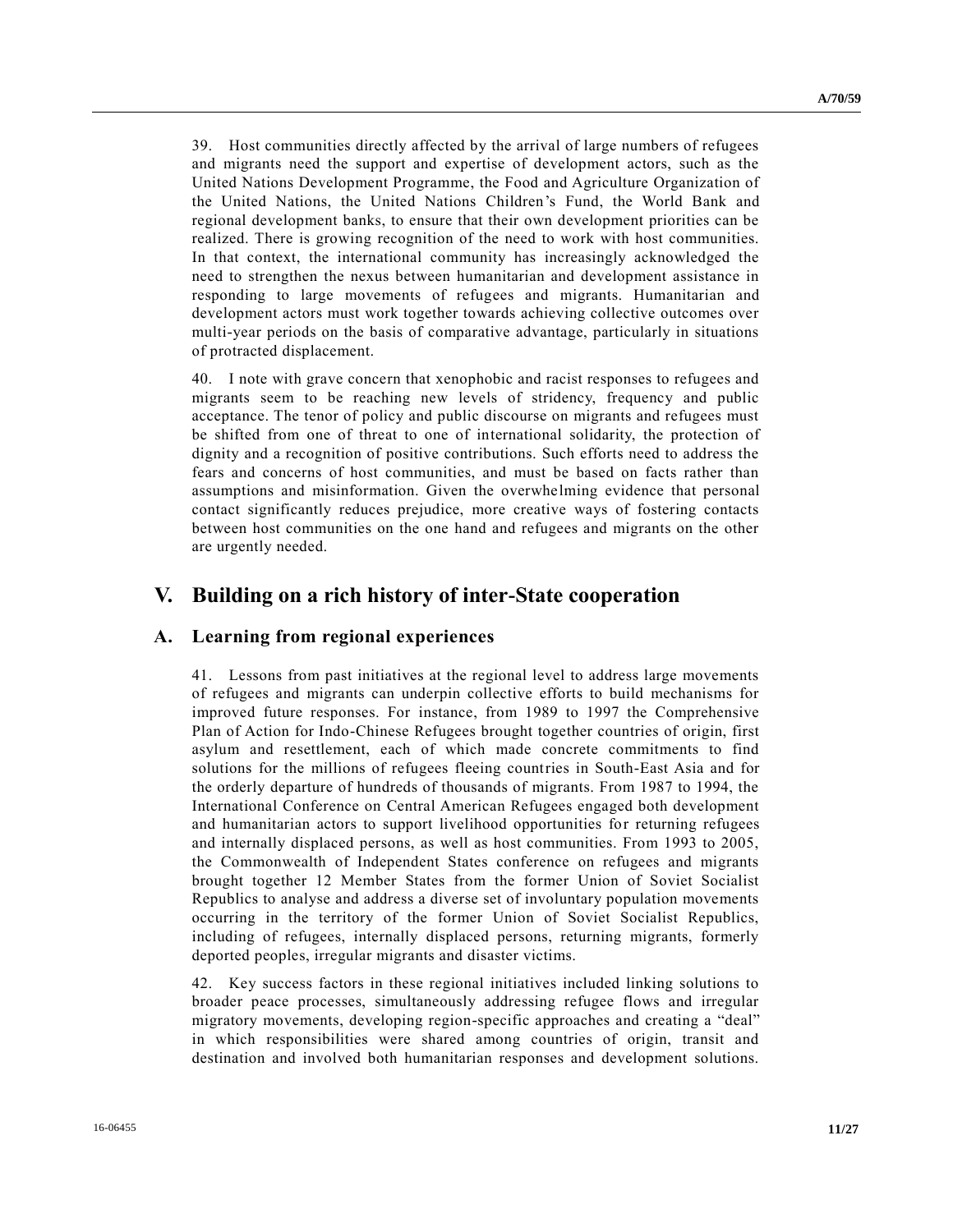Institutional factors that contributed to their success included the establishment of a preparatory and follow-up process (rather than a one-off pledging conference), strong leadership in key agencies and a supportive role by the Secretary-General and civil society.

43. More recently, the Regional Refugee and Resilience Plan in response to the crisis in the Syrian Arab Republic brings together more than 200 partners in a regionally coordinated response to the refugee crisis. The plan combines humanitarian and development resources to support the implementation of nationally owned response plans for Egypt, Iraq, Jordan, Lebanon and Turkey. The Plan is co-led by the United Nations Development Programme and UNHCR, and includes measures to address both the protection and assistance needs of refugees living in camps and resilience-based development with a focus on vulnerable communities, while strengthening the capacities of national and subnational service delivery systems.

44. Also at the regional level, as part of the Bali Process on People Smuggling, Trafficking in Persons and Related Transnational Crime, established in 2002, a series of proposals were made to protect people at sea; to prevent the smuggling of migrants and trafficking in persons; and to address root causes and improve livelihoods in at-risk communities. Similarly, the African Union-Horn of Africa initiative on human trafficking and the smuggling of migrants, also known as the Khartoum process, begun in 2014, has advanced the consideration of joint action on these issues.

#### **B. Addressing causes**

45. Meeting the Sustainable Development Goals and targets of the 2030 Agenda for Sustainable Development would reduce the need for migrants to leave their homes in search of better opportunities by addressing some of the root causes of involuntary movements of refugees and migrants. It would also provide for wellmanaged migration policies, lower the costs of migration and strengthen the contribution of migrants and refugees to countries of origin and destination alike.

46. The crucial role of responding early to human rights violations is at the heart of the Human Rights Up Front initiative, and the close link between prevention and protection was recognized in paragraph 139 of the 2005 World Summit Outcome, in which the General Assembly committed to helping States build capacity to protect their populations from genocide, war crimes, ethnic cleansing and crimes against humanity and to assisting those which are under stress before crisis and conflicts break out.

47. In the Sendai Framework for Disaster Risk Reduction 2015-2030, countries were called upon to take measures to mitigate the risks of disasters and the consequent displacement (see General Assembly resolution 69/283). At its twenty first session, held in Paris from 30 November to 13 December 2015, the Conference of the Parties to the United Nations Framework Convention on Climate Change agreed to establish a task force to develop integrated approaches to "avert, minimize and address displacement related to the adverse impacts of climate change" (see [FCCC/CP/2015/10/Add.1,](http://undocs.org/FCCC/CP/2015/10/Add.1) decision 1/CP.21).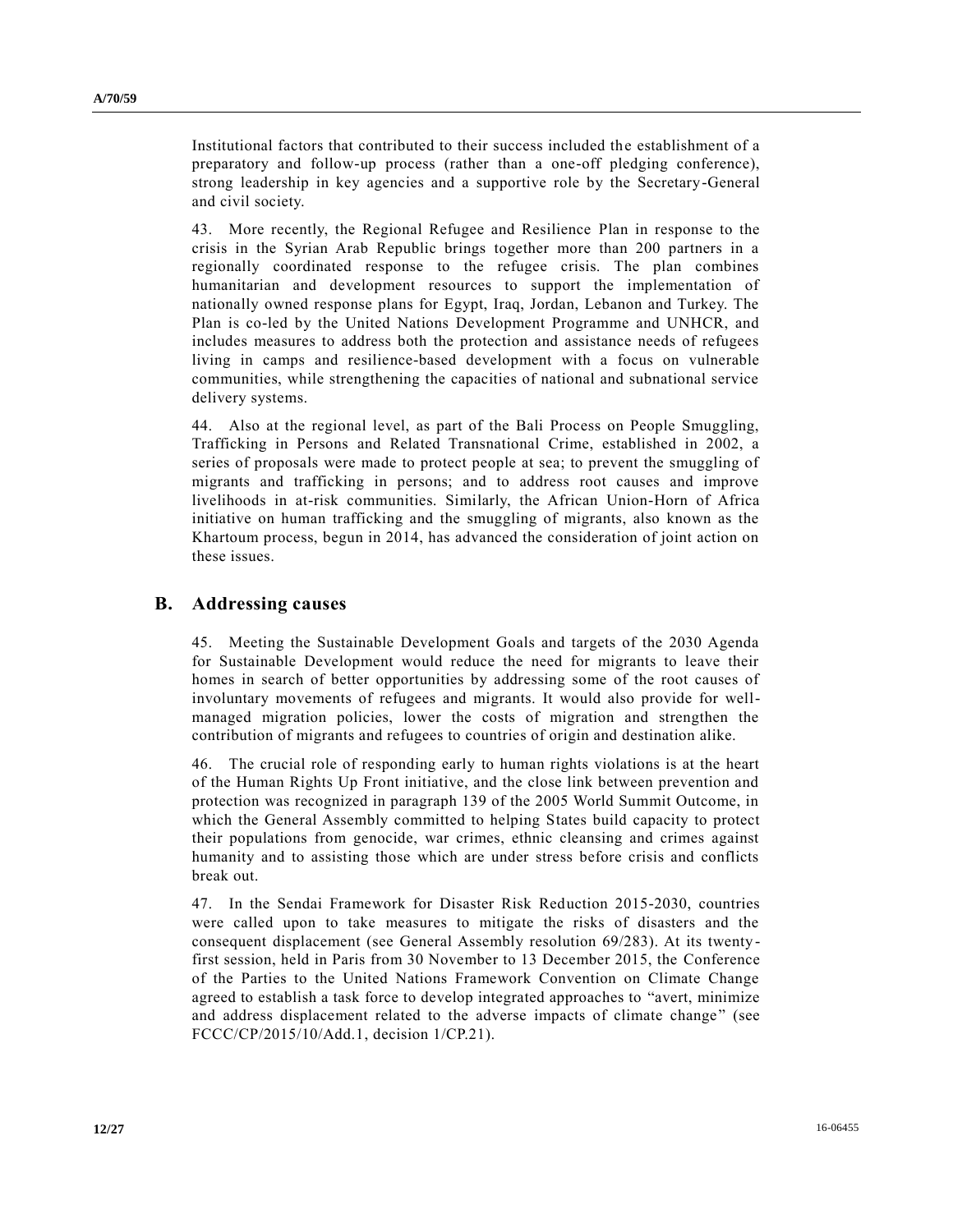## **C. Migration- and displacement-related initiatives**

48. Other State-led processes are leading to the development of concrete tools for responding to large movements of refugees and migrants. The Global Forum on Migration and Development, established in 2007, is a voluntary, informal, non-binding and Government-led process to advance understanding and promote cooperation on the relationship between migration and development and to foster practical and action-oriented outcomes. In 2015, the Global Forum for the first time took up issues relating to forced migrants.

49. More than 100 Governments have affirmed their support to better protect people displaced across borders by disasters in the context of climate change as part of the Nansen Initiative, a State-led consultative process from 2012 to 2015 in which it was reported that at least 53 countries had received, or refrained from returning, migrants affected by disasters.<sup>16</sup> The State-led Migrants in Countries in Crisis initiative, launched in 2014 and co-chaired by the Philippines and the United States and supported by IOM as its secretariat, is developing guidelines to protect and assist migrants caught in countries experiencing conflicts or natural disasters.<sup>17</sup> The Solutions Alliance brings together Governments and other stakeholders to find solutions, and explicitly recognizes that forced displacement is both a humanitarian and a development issue.

50. All of these initiatives are signs that many actors in different contexts and places are searching for ways to increase international cooperation to respond to large movements of refugees and migrants. There is much to build on.

# **VI. Addressing large movements of refugees and migrants: recommendations for Member States**

51. The high-level plenary meeting to be held on 19 September 2016 will be a unique opportunity for world leaders to agree on a new approach to address large movements of refugees and migrants. The components needed for a comprehensive solution are at hand. The required conventions, frameworks and tools are in place, although some need wider acceptance and all need to be fully implemented. The present section provides a background and my specific recommendations for Member States for strengthening responses to large movements of refugees and migrants, while section VII is focused on commitments that Member States could make at the highest level on 19 September.

## **A. Upholding safety and dignity in large movements of both refugees and migrants**

#### **Addressing root causes**

52. Addressing the causes of large movements of refugees and migrants must be the cornerstone of all efforts. Individuals have a right to remain in their homes, and the international community should do everything possible to ensure that people are

<sup>16</sup> See www.nanseninitiative.org/.

<sup>17</sup> See https://micicinitiative.iom.int/.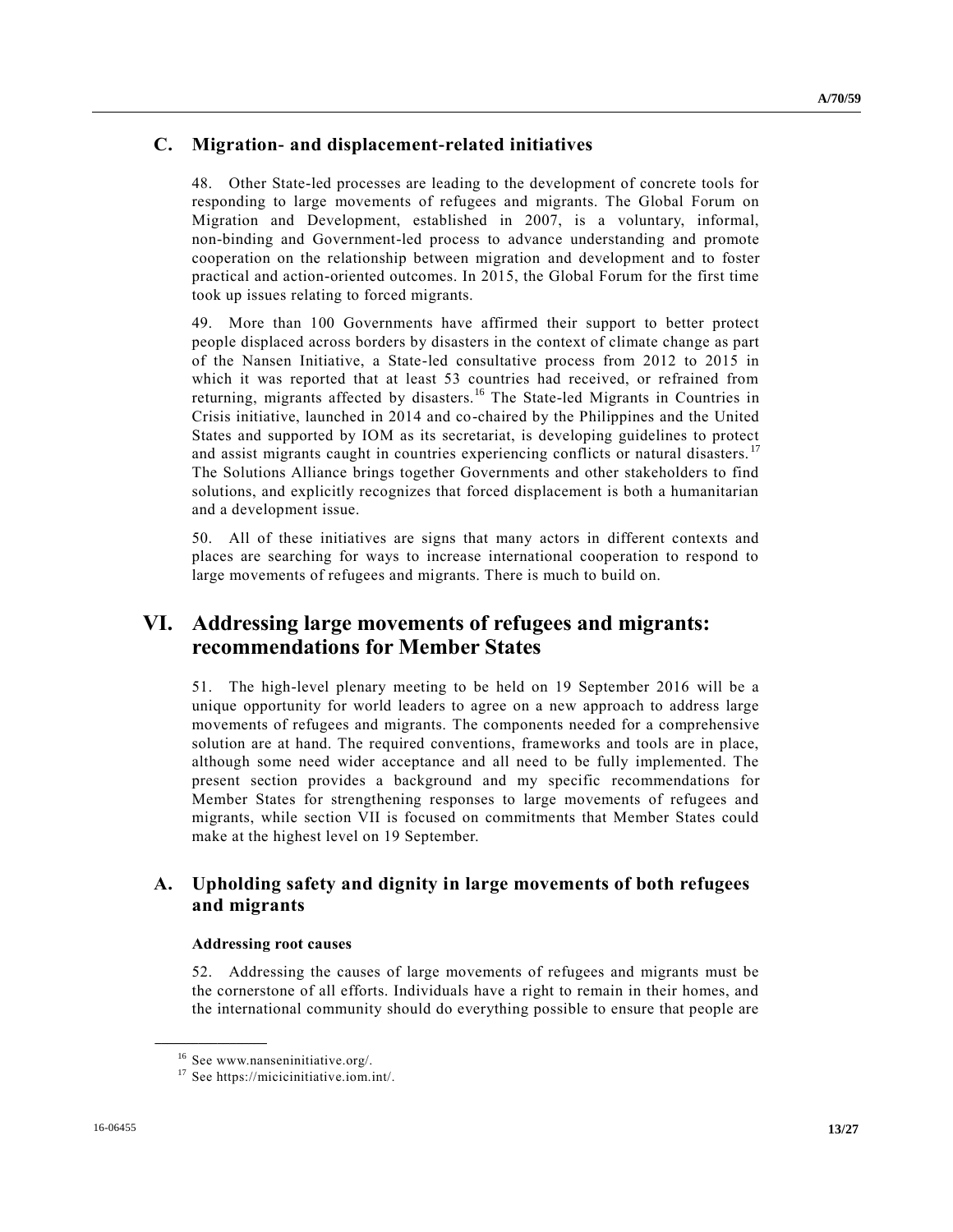not forced to abandon their homes or communities in search of safety or survival. Addressing these causes requires adherence to commitments that Member States have made over the years. In most cases, the actions needed to address the causes of large movements of people across international borders are well-known. New lists of recommendations are not necessary. Instead, mobilization of the political will and the resources to implement the decisions of the international community in the General Assembly, the Security Council and other international forums are needed. Rather than "preventing" large movements of refugees and migrants, the factors that force refugees and migrants to abandon their homes and communities must be addressed.

#### **Protecting people in large movements of refugees and migrants**

53. A fundamental tenet is that the human rights of all those who leave their countries, whatever their migratory status, must be respected. Migration governance and responses to refugee movements must be in full respect of international human rights, refugee, humanitarian and labour law.

54. People in transit — whether refugees, asylum seekers or migrants — are entitled to protection. International law requires that assistance be rendered to "any person found at sea in danger of being lost".<sup>18</sup> Member States also have an obligation to disrupt smuggling and trafficking networks and to apprehend and prosecute criminals who profit from these crimes. Border and maritime policies, including disembarkation protocols, should conform with human rights standards and with the humanitarian imperative to rescue first and ask questions later. I call upon Member States to review their national legislation and criminal justice provisions to ensure that they are in line with international standards on smuggling, trafficking, maritime safety and border management.

55. Member States have a responsibility to ensure that their border procedures protect human rights and are consistent with international refugee law, as well as being sensitive to the particular needs of women, children and others who may be at particular risk. The immediate needs of all persons who have been exposed to physical or psychological danger during their journey, whether by land or by sea, and regardless of their migration status, must be met, and persons with specific needs referred for appropriate services. In the case of children, their best interest should at all times constitute the primary consideration. I call upon Member States in this regard to review their border management policies in the light of the recommended principles and guidelines on human rights at international borders developed by the Office of the United Nations High Commissioner for Human Rights (OHCHR), $19$  the IOM Migration Crisis Operational Framework and the UNHCR 10-point plan of action for refugee protection and mixed migration. I further call upon Member States to move away from the increasing trend of securitization and closure of borders, and to move towards creating more opportunities for safe, regular and orderly migration.

<sup>&</sup>lt;sup>18</sup> See article 98 of the United Nations Convention on the Law of the Sea, and see also the International Convention for the Safety of Life at Sea.

<sup>&</sup>lt;sup>19</sup> See OHCHR, "Recommended principles and guidelines on human rights at international borders" (Geneva, 2014). Available from http://www.ohchr.org/Documents/Issues/Migration/ OHCHR\_Recommended\_Principles\_Guidelines.pdf.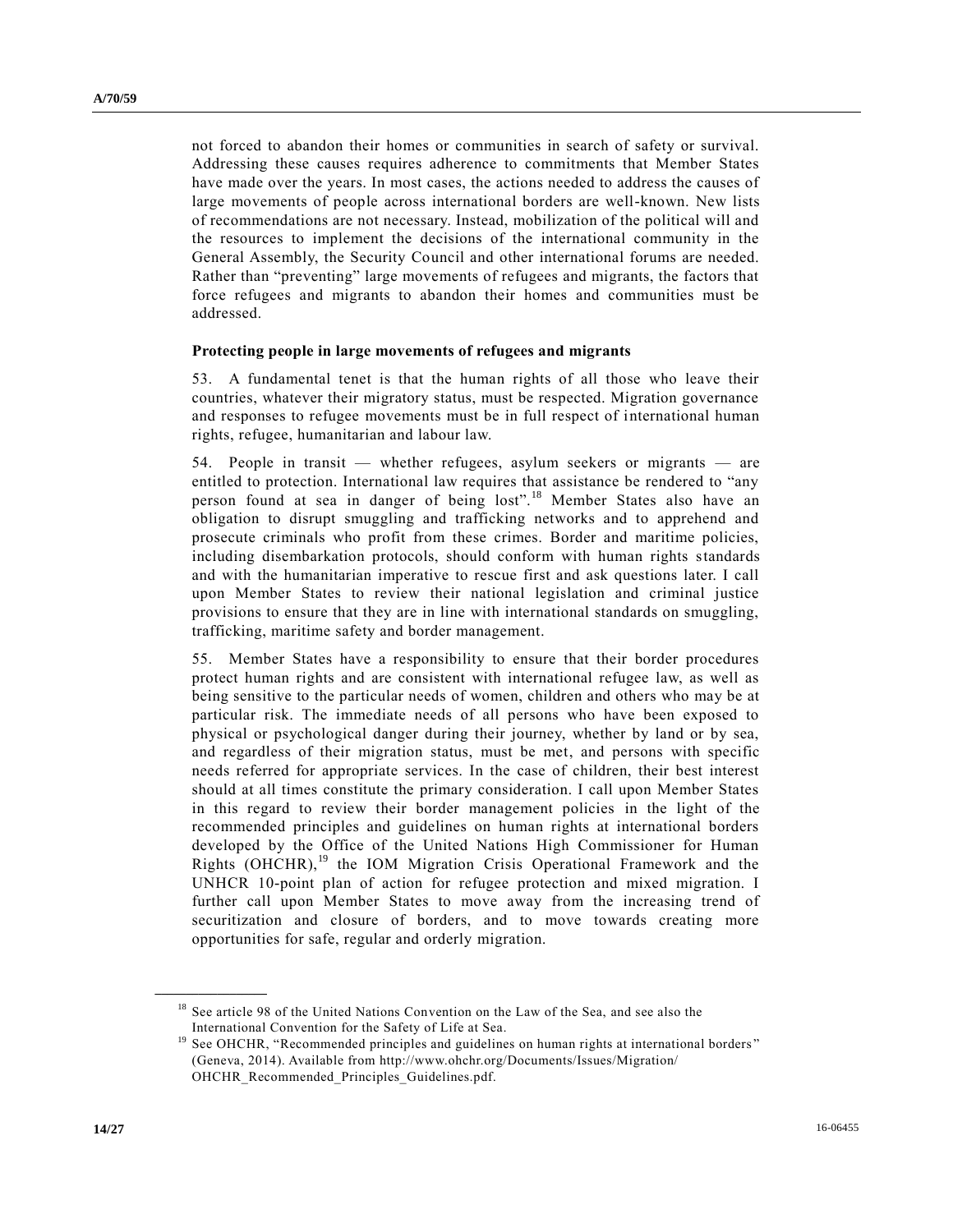56. I am concerned about the growing trend of criminalization of irregular movements. International refugee law is clear that the fact that asylum seekers use irregular means of entry should not be held against them. All refugees and migrants, regardless of status, are entitled to due process of law in the determination of their legal status, entry and right to remain, and in no cases are collective expulsions permissible. I therefore call upon States to consider alternatives to detention for purposes of immigration control and to adopt a commitment never to detain children for this purpose.

57. While human rights apply to all, screening and referral processes are necessary to determine those who need protection under international refugee law. Those in need of protection as refugees must be referred to the appropriate authorities, as detailed below. Those who do not otherwise meet the definition of a refugee may need other forms of protection: for example, unaccompanied children, victims of trafficking and victims of gender-based violence should receive the protection and assistance they need. I have therefore asked Member States to commit to the development of additional guidance on protecting migrants with particular vulnerabilities, as set out in further detail in section VII.

58. Specifically, I call upon all Member States to develop gender- and agesensitive policies and capacities to ensure the rights and address the particular needs of children, protect family unity and prevent and respond to cases of gender-based violence. Similarly, I call upon all Member States to address the rights and needs of all those arriving with particular vulnerabilities, including older persons and persons with disabilities, regardless of their migratory status.

59. Member States that are faced with the arrival of large numbers of refugees and migrants deserve the broad support of the international community, including increased humanitarian assistance to meet immediate needs. Additional human resources may also be needed to support the rescue, screening and reception of new arrivals. I call upon Member States to lend mutual support in cases of large influxes of refugees and migrants, on the basis of bilateral, regional and international cooperation, as well as through a comprehensive refugee response, as detailed below from paragraphs 76 to 90.

#### **Non-discrimination and inclusion**

60. Discrimination and marginalization characterize the experience of many refugees and migrants around the world. This must be addressed urgently.

61. International law prohibits discrimination of any kind on the basis of race, sex, language, religion, political or other opinion, national or social origin, property, birth or other status. This prohibition is well-known, and history has taught many lessons about the destructive legacies of hatred. Nevertheless, this is another time in which a toxic, xenophobic and often racist narrative is taking hold in many parts of the world. This climate incites discrimination against refugees and migrants in various spheres of life, such as education, employment, health care and housing. It violates the human dignity of refugees and migrants. To address this, I have decided to initiate a global campaign led by the United Nations to counter xenophobia , emphasizing direct personal contact between host communities and refugees and migrants.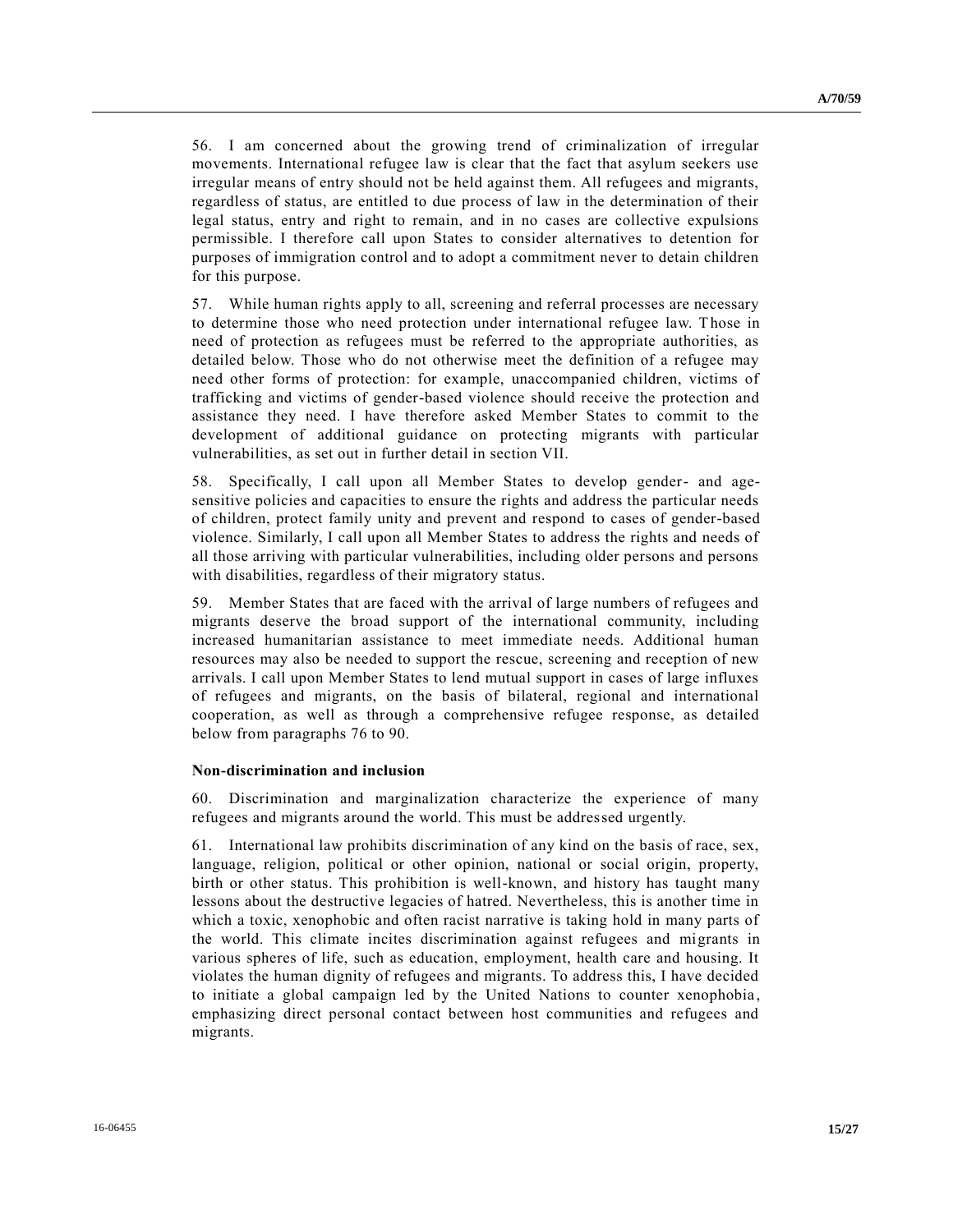62. I hope that the campaign will highlight our common humanity and stress the positive contributions made by refugees and migrants. I also hope that it will enjoy the broad support of Member States and a wide array of civil society actors in all countries<sup>20</sup>

63. Many refugees and migrants are confined to the margins of the societies in which they live. This situation denies the human potential of refugees and migrants and results in economic strain and social tension. The better approach is the inclusion of refugees and migrants in all spheres of social, cultural and economic life. This helps refugees and migrants to achieve their human potential and make a positive contribution to the economies and societies of the receiving countries. It promotes social cohesion. Inclusion is in the interest of all concerned: refugees and migrants themselves, host societies and countries of origin.

64. Inclusion has a basis in international law. The 1951 Convention relating to the Status of Refugees contains provisions on the social and economic rights of refugees. International human rights law, which is based on the Universal Declaration of Human Rights and is elaborated in the International Covenant on Economic, Social and Cultural Rights and the International Covenant on Civil and Political Rights, entitles everyone to fundamental human rights, with very few restrictions on non-nationals. These rights apply to both refugees and migrants.

65. Policies of inclusion seek to bring refugees and migrants into the receiving society. This means that refugees and migrants should be supported in learning the language of the country at an early stage; cultural orientation is also important. Best practice shows that inclusion works best when it begins immediately following arrival. Inclusion means emphasis on securing access to all types and levels of education, access to health care and employment at all skill levels. I therefore call upon all Member States to develop national policies of inclusion for refugees and migrants.

66. Inclusion is not accomplished by States working in isolation. There should be the broad engagement of a wide range of actors to include refugees and migrants. Local civil society organizations, faith communities, the private sector, the media, national human rights institutions and refugees' and migrants' associations should be encouraged to play more active roles, and Member States should build partnerships with them. Given the importance of employment and livelihoods in inclusion policies, I call upon Member States to stand ready to support Governments, employers' and workers' organizations and other actors in the world of work in addressing the significant impact of large influxes of refugees and migrants on labour markets.

67. National policies of inclusion should also ensure that migrants and refugees are incorporated in national development strategies and national adaptation plans of action, as well as United Nations Development Assistance Frameworks. Policy coherence should be ensured between migration and other policy areas, for example, as they relate to recruitment and remittances, skills upgrading and recognition, environmental degradation and climate change, agricultural and rural development and youth employment. Enhanced cooperation is needed between international

 $20$  For example, see campaigns by IOM (http://iamamigrant.org/), UNHCR (https://twitter.com/ hashtag/withrefugees) and the United Nations Children's Fund (https://twitter.com/hashtag/ actofhumanity).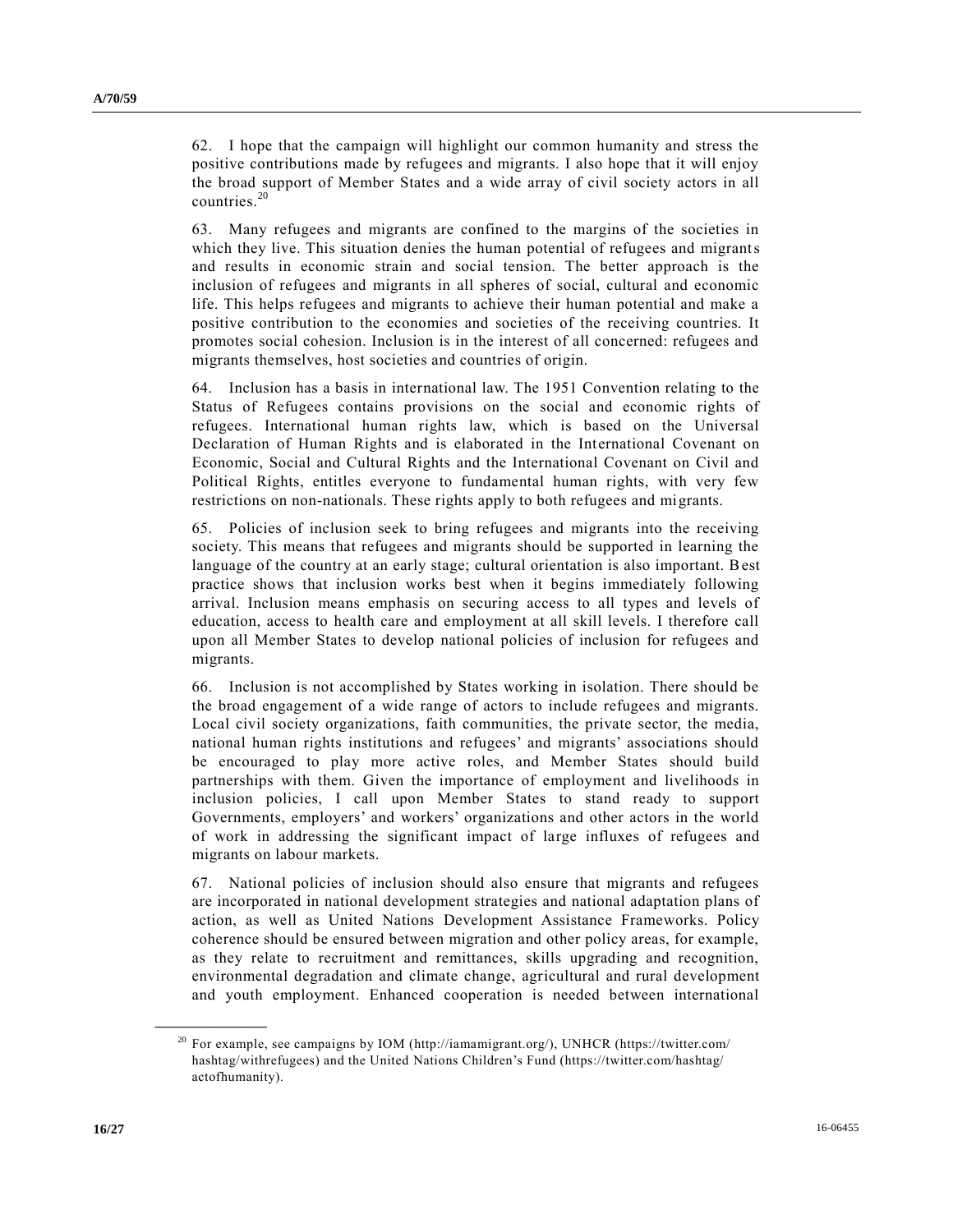development and humanitarian actors to ensure that States, including local authorities, receive the comprehensive support they need. I am committed to ensuring such synergies within the United Nations system.

### **B. Comprehensive responses and enhanced responsibility-sharing for refugees**

68. The world is facing an unprecedented number of refugees as a result of emerging and unresolved conflicts. A greater sharing of responsibilities for refugees is urgently needed so that the rights of refugees are safeguarded and the impact of their flight is not borne disproportionately by some countries and regions on the basis of their proximity to countries of origin alone. This is a global priority. In section VII, a set of commitments is set out for Member States to take at the highest level in the form of a global compact on responsibility-sharing for refugees, to safeguard the rights of refugees while also effectively and predictably supporting Member States affected by such movements.

69. From the earliest days of the international protection regime, early in the twentieth century, cooperation among Member States and responsibility-sharing has been at its core. In the preamble of the 1951 Convention relating to the Status of Refugees, it is considered that "the grant of asylum may place unduly heavy burdens on certain countries, and that a satisfactory solution of a problem of which the United Nations has recognized the international scope and nature cannot therefore be achieved without international cooperation".

70. The principle of responsibility-sharing remains vital, given that refugee challenges are inherently transnational and cannot be addressed by one Member State alone. The principle is reaffirmed in successive General Assembly resolutions, most recently in resolution 70/135, adopted in December 2015. The global compact I propose will reassert this principle through the application of standards that reflect the 1951 Convention and the 1967 Protocol thereto, regional refugee instruments and international human rights and humanitarian law. Specifically, a global compact will commit Member States to support a comprehensive refugee response whenever a large-scale and potentially prolonged refugee movement occurs. It will promote an equitable sharing of responsibility by foreseeing differentiated contributions by Member States and international and national partners on the basis of international law and proven good practices.

71. To assist Member States in meeting the commitments of a global compact on responsibility-sharing for refugees, and consistent with its mandate of "providing international protection … and of seeking permanent solutions for the problem of refugees",<sup>21</sup> I have asked the United Nations High Commissioner for Refugees to initiate and coordinate a comprehensive refugee response plan, on the basis of international law and best practices and in coordination with all relevant actors, including broader humanitarian operations where they exist, in specific situations

<sup>&</sup>lt;sup>21</sup> See paragraph 1 of the Statute of the Office of the United Nations High Commissioner for Refugees, and General Assembly resolution 58/153, in which the Assembly removed the temporal limitation on the continuation of the Office. See also UNHCR, "Note on the mandate of the High Commissioner for Refugees and his office", October 2013, available from www.unhcr.org.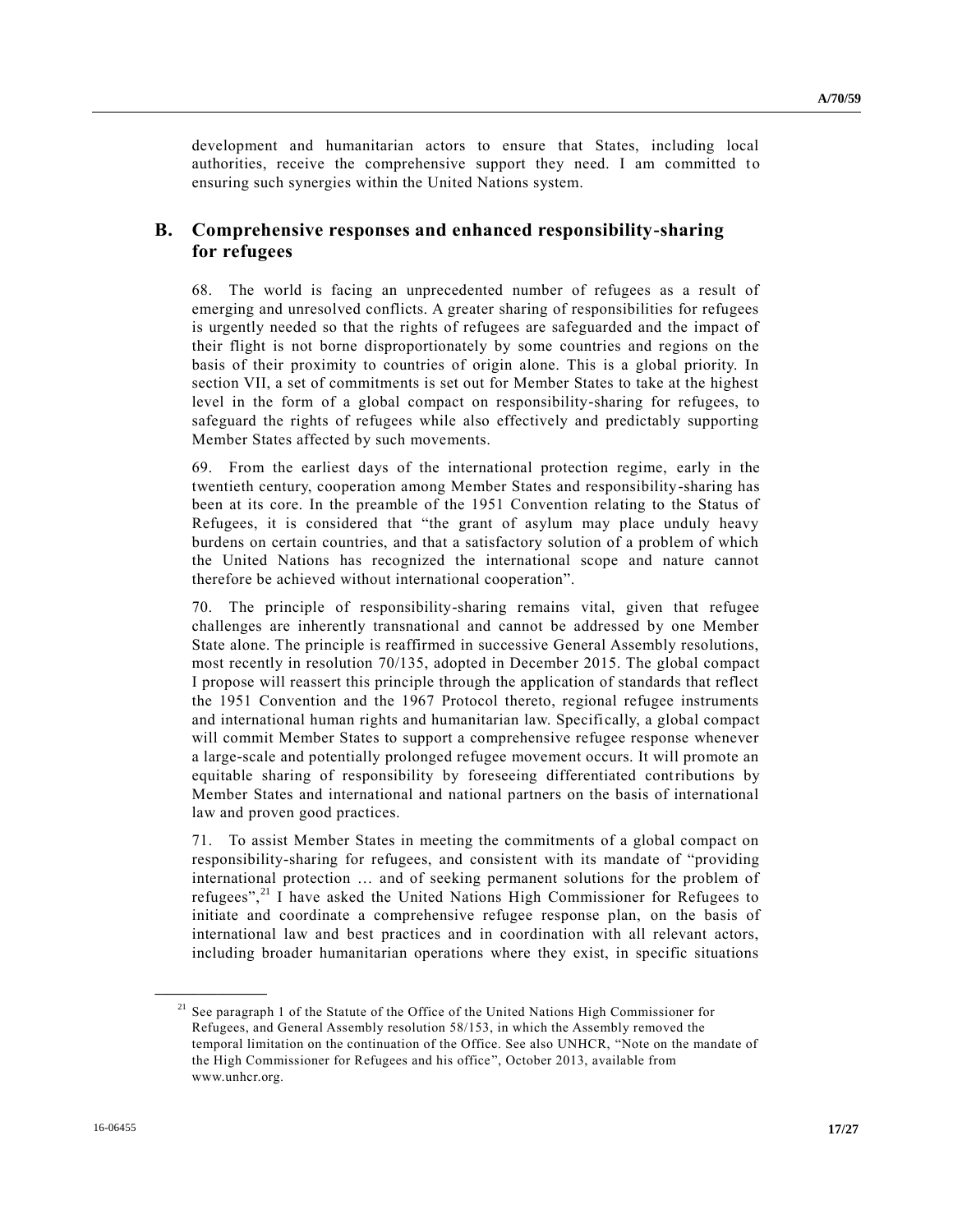involving large movements of refugees. The response plan will be built on the core elements set out below.

#### **Core elements of a comprehensive refugee response**

72. People seeking asylum require access to territory and processes to determine their international protection needs in fair and efficient group-based or individual procedures. Those recognized as being in need of international protection should be granted an appropriate status and associated rights, including not only protection from refoulement and adequate treatment, but also rights as defined in international refugee law and human rights instruments.

73. Receiving States must be able to count on international support for establishing adequate reception procedures through cooperative arrangements that provide them with assistance and expertise when needed, including biometric technology. It is incumbent upon receiving States to ensure that documentation is issued with regard to registration, status within the country and other major life events (such as birth, marriage, divorce and death). This prevents statelessness, enables individuals to access essential services and facilitates access to solutions, including the right to return home in safety and dignity when conditions allow.

74. Assistance will be distributed effectively and efficiently and will strengthen the coping capacities of refugees and host communities. As far as possible, the delivery should be carried out through appropriate national service providers (for example, health, education, water and sanitation, housing, energy and social services).

75. Cash-based delivery mechanisms and innovative means for the efficient provision of humanitarian and development assistance should be explored in order to meet the basic needs and build the resilience of affected populations and lay the foundation for stabilization and recovery.

76. Receiving States cannot meet the essential needs of refugees alone. Other Member States should share this responsibility. At the outset of an emergency phase until the attainment of durable solutions, investments must be made in the c apacities of refugees, local authorities and community-based systems and networks, in particular for the protection of women and children. Local and civil society partners and non-governmental organizations must be supported by donors and international organizations to play a greater role in humanitarian responses.

77. First responders to refugee emergencies are usually the receiving communities themselves. The majority of refugees reside outside of camps. Ensuring that their hosts are supported adequately is essential to ensuring social cohesion, which helps to uphold respect for asylum.

78. It is imperative that humanitarian and development actors work together with receiving States and identify common outcomes that both can support, including the reduction of dependency on international humanitarian aid over time in favour of more sustainable solutions. International humanitarian action has to be rapid, agile and effective. At the same time, given the long length of displacement on average, the response will be more sustainable if it builds on national and local systems and incorporates a development approach, even in the early stages of an emergency.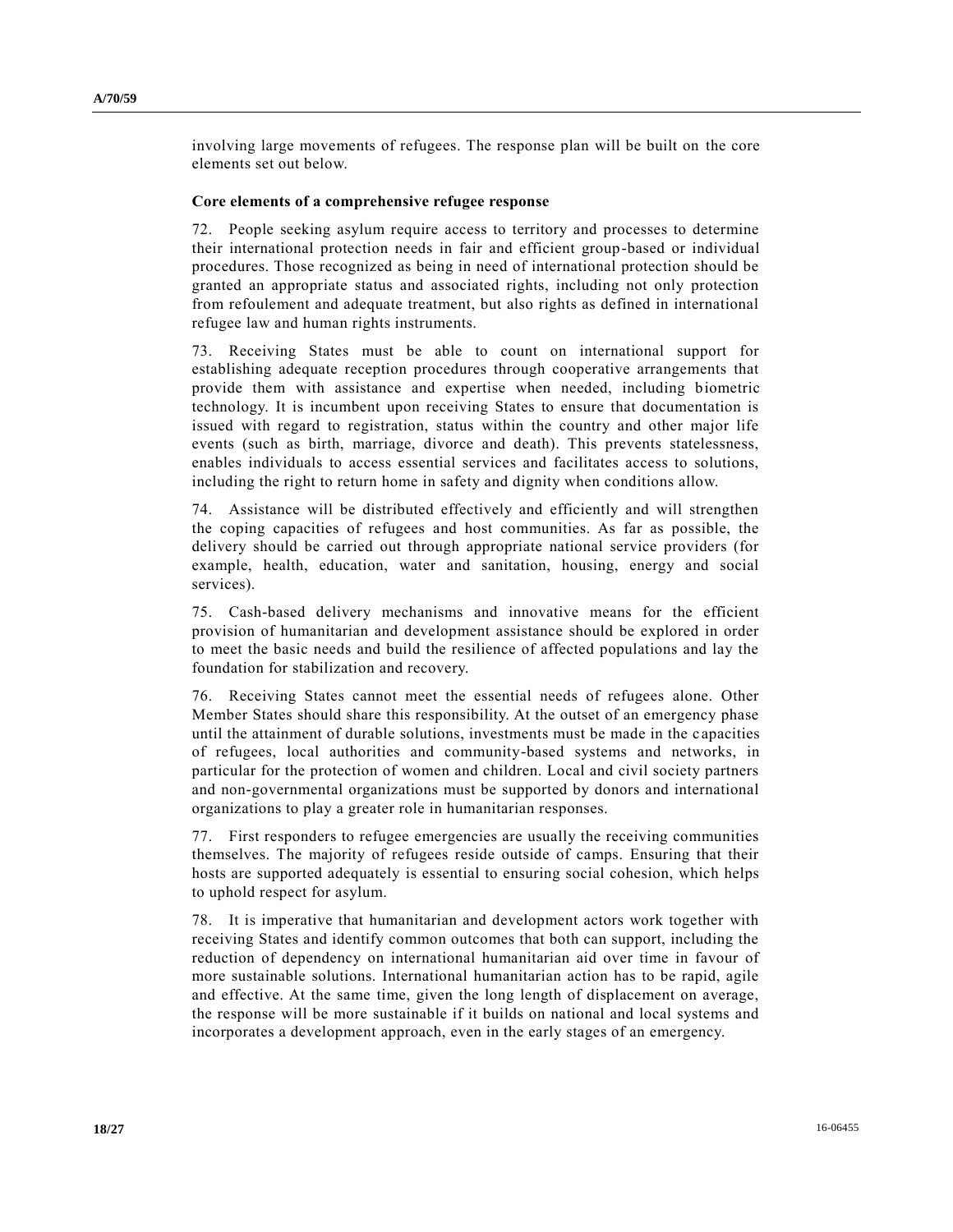79. Non-receiving States, multilateral donors and private sector partners must ensure predictable, consistent and sufficient humanitarian financing to meet the emergency needs that are most acute, as well as the longer-term needs of refugees and host communities. New and innovative forms of financing should be identified, as I noted in my report for the World Humanitarian Summit [\(A/70/709\)](http://undocs.org/A/70/709). The economic and social costs of hosting large numbers of refugees must be factored into financial lending schemes, including to middle-income countries, and development funding opportunities must be opened and private sector investment stimulated for countries hosting significant numbers of refugees. The increasing engagement of the World Bank and multilateral development banks in supporting States and communities impacted by refugees and internally displaced persons is a positive development.

80. Refugees have the will and potential to become self-reliant in their places of refuge. This is in their own interests and in the interests of the communities in which they live. Support for viable and sustainable livelihoods for both refugees and host communities enables refugees to secure basic necessities, such as food, water, shelter and clothing, and to contribute to the development of local economies.

81. The self-reliance of refugees should be facilitated by the recognition of their right to reside and a commitment to expand access to legal employment wherever possible. Refugees, including women and youth, must be part of such plans to ensure their skills and capacities contribute to their own and their communities' protection.

82. No refugee child should be left behind. Access to education is fundamentally protective for children and youth in contexts of displacement. Primary education should be compulsory and available to all refugee children; education opportunities at all levels, including secondary and beyond, should be expanded. Education contributes to solutions, providing children and youth with knowledge and skills to rebuild their lives and their communities.

83. Responsibility-sharing by Member States also extends to relieving some of the pressures on host countries by expanding means of admission of refugees in other countries sufficient to meet the annual resettlement needs identified by UNHCR, or at least 10 per cent of the total refugee population. This can be achieved through enhanced resettlement; medical evacuation and humanitarian admission programmes; temporary evacuation programmes; and opportunities for skilled migration, labour mobility, education and family reunion. These pathways provide viable alternatives to irregular and often dangerous journeys.

84. Most refugees wish to return home. When conditions in the country of origin are conducive to return, a comprehensive refugee response will entail means for their return within an appropriate framework of physical, legal and material safety, in accordance with international standards and as required for their reintegration. Countries of origin must also create the conditions necessary for sustainable return by incorporating reintegration needs into national development planning, as well as through amnesties, human rights guarantees and measures to enable the restitution of property.

85. Return plans engage relevant Member States, organizations of the United Nations system and other partners to support voluntary repatriation, reintegration and reconciliation, including by promoting equity among returnees, displaced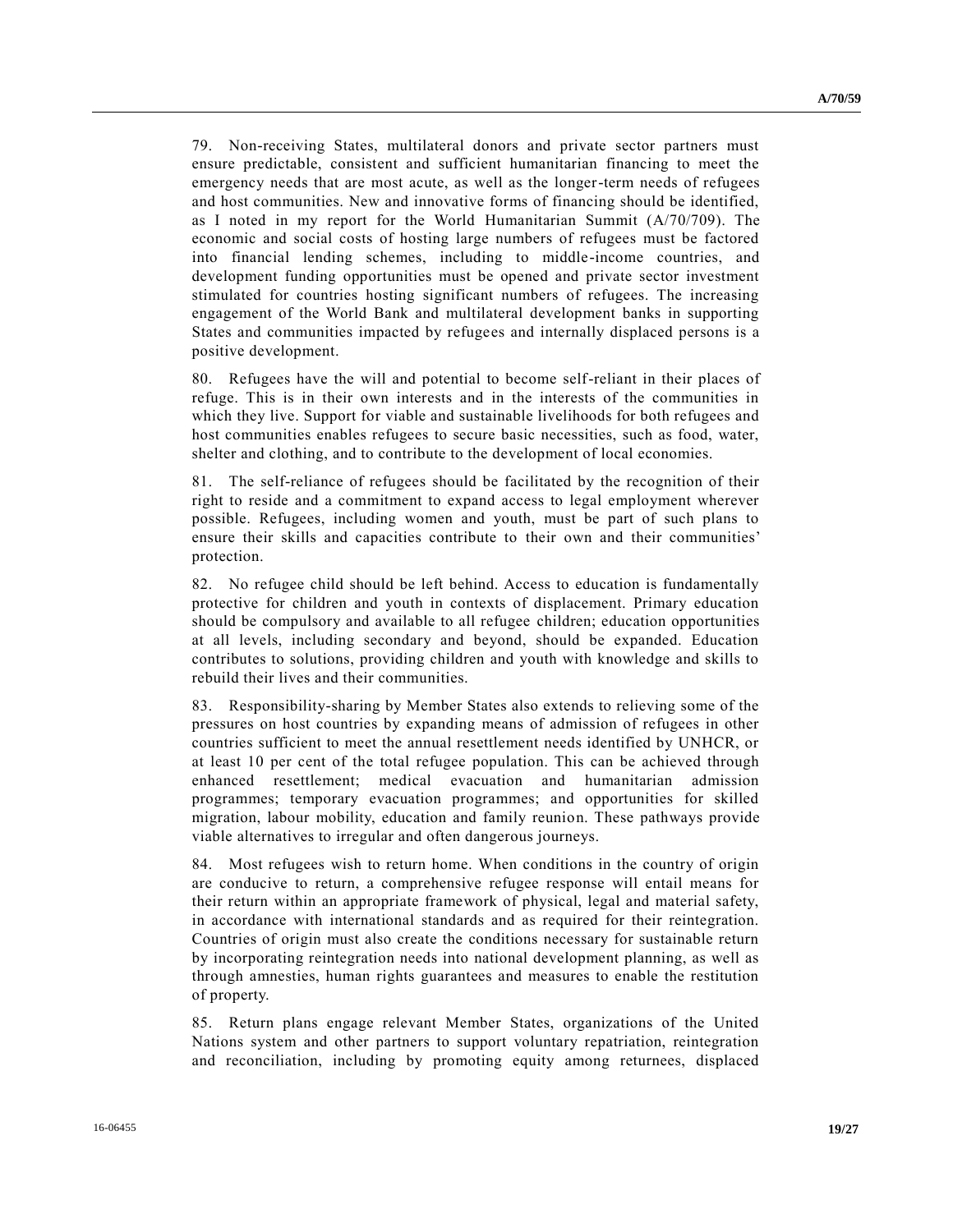persons and local residents in access to essential services and participation in public life. Comprehensive support to countries of origin must be put in place, also through reconstruction and development funding.

86. In situations in which conditions are not conducive to return, refugees require a status in receiving States to allow them to re-establish their lives and plan for their future. Receiving States should provide a legal status and examine where, when and how to afford the opportunity to refugees to become naturalized citizens.

#### **C. Ensuring safe, regular and orderly migration**

87. Currently, most migration occurs through safe and regular means. The majority of the nearly 250 million international migrants leave from, transit through and move to countries of destination without incident. However, this is not the case for all migrants, such as those in the often dangerous large movements that are the focus of the present report. I call upon all Member States to redouble their efforts to facilitate safe, regular and orderly migration with a view to developing a global compact for safe, regular and orderly migration.

88. The basis for such a compact is that all migrants are entitled to the respect, protection and full enjoyment of their human rights under the core international human rights treaties, regardless of their migration status. In addition to the basic human rights instruments referenced in section VII below, several international legal instruments grant specific protections to migrant workers, such as the International Convention on the Protection of the Rights of All Migrant Workers and Members of Their Families of 1990 and relevant ILO conventions, including Convention No. 97 on migration for employment, Convention No. 143 on migrant workers and the recently adopted Convention No. 189 on decent work for domestic workers. Moreover, migrants also enjoy rights and protection under different branches of international law, including refugee, labour, humanitarian, maritime, transnational criminal, nationality and consular law and the law of the sea. I call upon all Member States to ratify and effectively implement the existing normative frameworks. This would ensure respect for the human rights of migrants; facilitate safe, fair, regular and orderly migration; reduce the incidence of exploitation and abuse associated with migration; and enhance international cooperation on migration.

89. Many migrants, although not refugees, are vulnerable nonetheless in their countries of origin, along their migratory routes, upon arrival at their destinations and/or through the process of or upon return to their country of origin. Specific needs and vulnerabilities must be identified. Migrants caught in crisis situations are doubly vulnerable, as they are often invisible as non-nationals and face difficulties in accessing humanitarian assistance. They are largely unaccounted for in the current humanitarian architecture.

90. Member States have the duty to protect their nationals abroad. Important work has been done as part of the Migrants in Countries in Crisis initiative to identify the roles and responsibilities of countries of origin in protecting and assisting their nationals abroad and identifying promising practices in doing so, such as enhanced consular capacity and bilateral and regional consular cooperation, particularly in emergencies.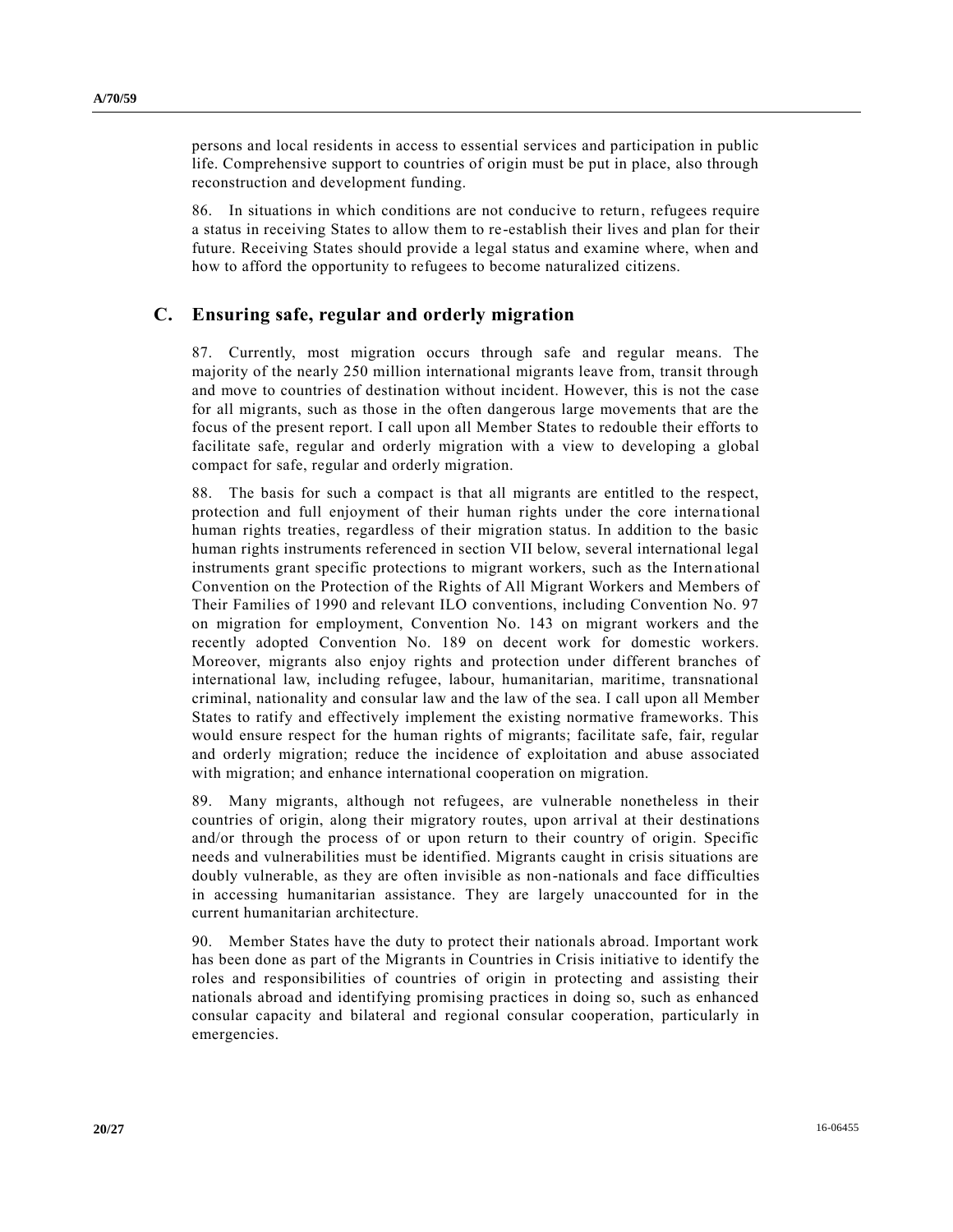91. Guidance has been developed recently by international organizations and entities — such as the ILO Fair Migration Agenda<sup>22</sup> and Multilateral Framework on Labour Migration;<sup>23</sup> the IOM Migration Governance Framework,<sup>24</sup> Migration Crisis Operational Framework and International Recruitment Integrity System<sup>25</sup> — that provide important contributions both to buttress the international normative framework and address practical needs. In addition, OHCHR is currently leading an effort through the Global Migration Group Working Group on Migration, Human Rights and Gender to develop principles and practical guidance on the human rights protection of migrants in vulnerable situations and in large movements.<sup>26</sup> I call upon Member States to consider using this guidance in the development of the compact on safe, orderly and regular migration.

92. As a corollary to sovereign discretion to determine which non-nationals may enter and stay in a State's territory, Member States have the right to remove non-nationals who are not authorized to stay. Return is an important component of ensuring the integrity of asylum and migration systems, and all Governments are required to accept the return of their nationals. I call upon Member States to promote voluntary return over forced return or deportation to better protect the dignity of migrants and reduce legal or administrative costs. Voluntary return is most effectively accompanied by robust reintegration assistance to facilitate the rebuilding of the lives and livelihoods of migrants in their home countries. Reintegration assistance should be provided to individuals when they return alone, and to communities when there are large-scale returns. Any type of return, including deportation, must be consistent with international standards and respect the fundamental principle of non-refoulement, the best interests of children and due process of law.

93. I welcome initiatives taken by some Member States to recognize that certain vulnerable migrants who are not refugees should be afforded, at a minimum, temporary protection against return. More than 20 Member States have developed national legislation and policies to grant temporary or other protection to migrants in instances in which their countries of origin are experiencing natural disasters or serious disturbances of public order.<sup>16</sup> The safety and well-being of migrants, as well as the capacity of their countries of origin to accept large numbers of returnees given the impact on social services, labour markets, social cohesion and stability, are important considerations in that regard.

94. In addition, several Member States have adopted measures to provide temporary or permanent protection to victims of trafficking or other serious forms of exploitation, although this should not be conditional on the victims' agreement to

<sup>22</sup> ILO, *Fair Migration: Setting an ILO Agenda* (Geneva, 2014). Available from

http://ilo.org/global/topics/labour-migration/fair-migration-agenda/lang--en/index.htm. <sup>23</sup> ILO, *ILO Multilateral Framework on Labour Migration: Non-binding Principles and Guidelines for a Rights-Based approach to Labour Migration* (Geneva, 2006). Available from

http://ilo.org/global/topics/labour-migration/publications/WCMS\_178672/lang--en/index.htm. <sup>24</sup> IOM, document C/106/40. Available from https://governingbodies.iom.int/system/files/en/

council/106/C-106-40-Migration-Governance-Framework.pdf.

<sup>25</sup> See http://iris.iom.int/about-iris.

<sup>&</sup>lt;sup>26</sup> See also the work of the Global Migration Group on mainstreaming migration into development planning and its two recent stocktaking exercises on crisis-related migration (www.iom.int/ stocktaking-exercise-crisis-related-migration) and on protection at sea (www.refworld.org/docid/570799034.html).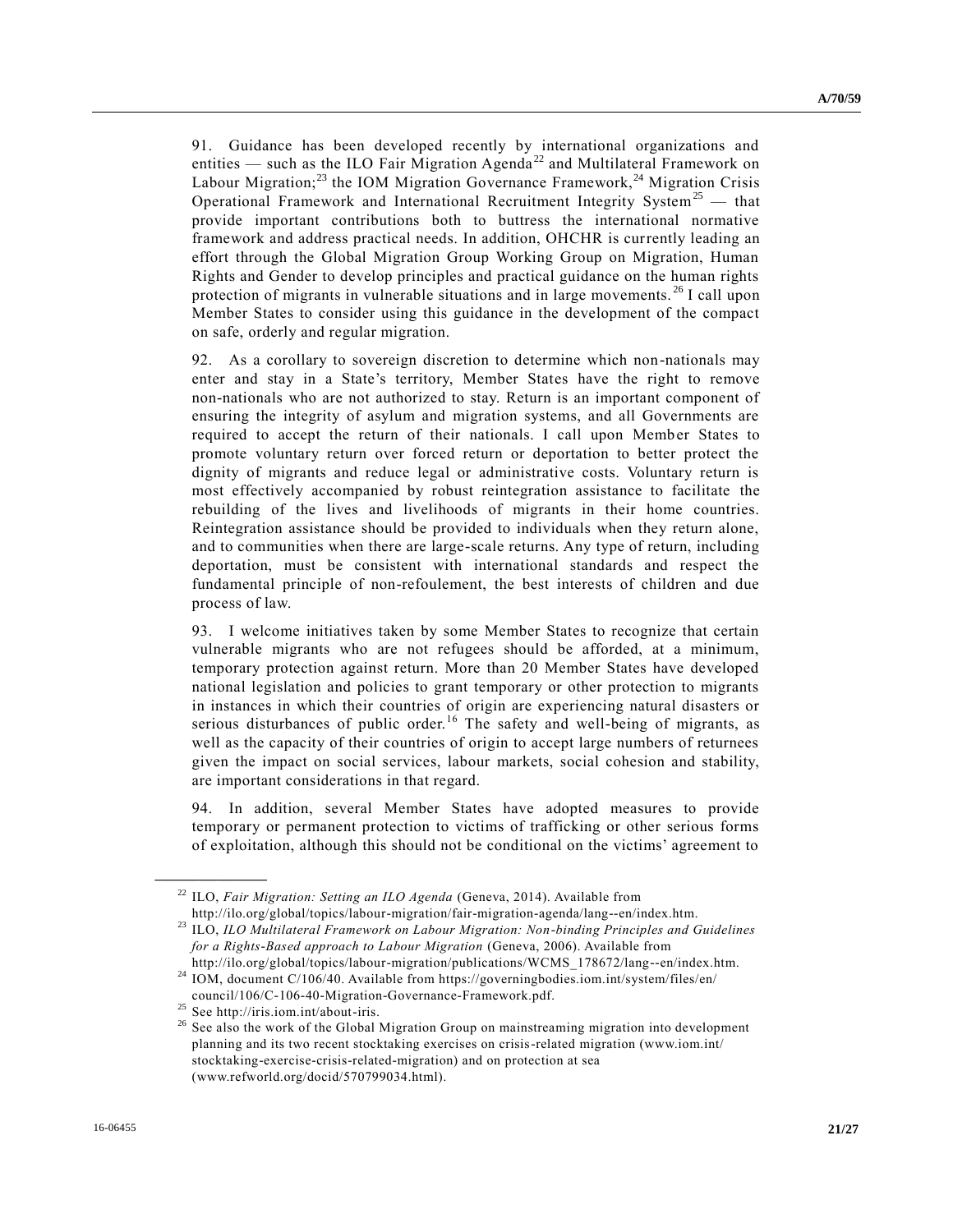cooperate with law enforcement agencies. I encourage others to develop such measures. National and regional protection frameworks could be developed, including through regional economic communities, such as the Economic Community of West African States, the regional consultative processes and interregional forums, to create more predictability and safety for migrants in need. Moreover, some Member States have adopted programmes to regularize the status of migrants, particularly where they are well integrated in the social and economic life of their host States and communities.

95. Support is particularly needed for local authorities that are the first receivers of migrants, both on a temporary and a long-term basis. They often have limited capacities to handle the reception and integration of newcomers or returning migrants. As they have a direct stake in building cohesive communities, they need to be part of national planning processes. $27$ 

96. To maximize the positive impact of migration, we must analyse trends on the basis of a solid evidence base. I call upon all Member States to invest in data collection, including sex- and age-disaggregated data, as well as information on both regular and irregular flows, the vulnerability of migrants and the economic impact of migration. The data should be analysed to plan for future migration and promote the inclusion of migrants.

97. While human rights and other legal standards regulate the treatment of migrants, frameworks for inter-State cooperation at the regional and global levels remain limited or nascent. With the increased recognition of the inherently international nature of migration issues, strengthened mechanisms for inter-State cooperation are essential in order to facilitate safe, regular and orderly migration and reduce the incidence and impacts of irregular, unsafe and disorderly migration. This is why I am calling for the development of a new global compact on safe, regular and orderly migration.

98. To enhance the capacity of the United Nations to assist migrants and help Governments in addressing migration issues and to promote better coherence between migration and related policy domains, it is time to strengthen the legal relationship between the United Nations and the International Organization for Migration.

# **VII. Global commitments to addressing large movements of refugees and migrants**

99. I urge Member States participating in the high-level plenary meeting on 19 September to make full use of the opportunity offered by the meeting to adopt, at the highest level, new global commitments to addressing large movements of refugees and migrants, to include the three pillars set out below.

<sup>&</sup>lt;sup>27</sup> Promising practices are emerging through various local official dialogues, such as the Conference on Migrants and Cities of IOM, held in 2015 (see www.iom.int/idmcmc); the Global Mayoral Forum on Migration and Development and related community of practice (see www.unitar.org/dcp/human-mobility-programme/facilitating-policy-dialogue) and the Cities of Migration network (see http://citiesofmigration.ca/).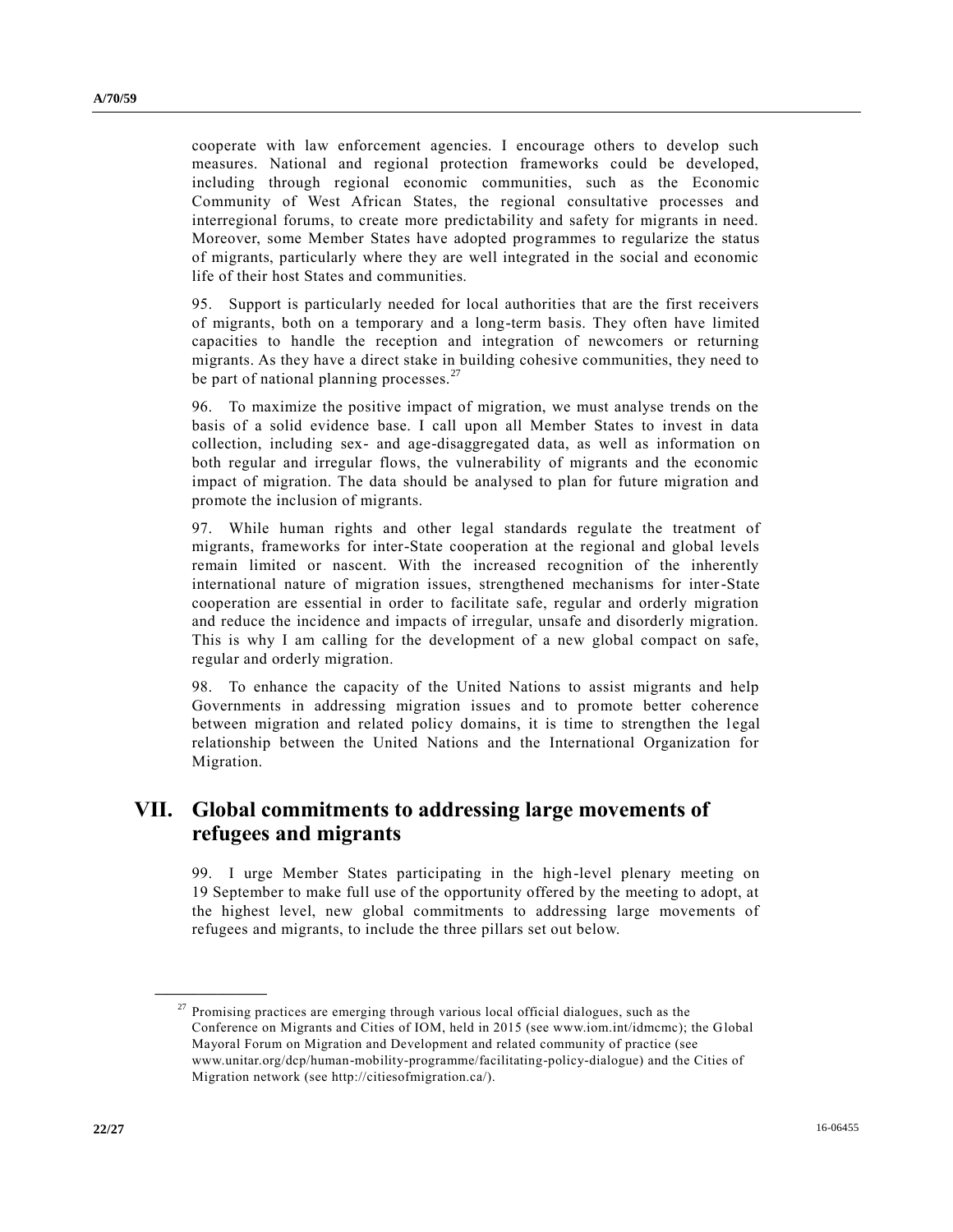### **A. Pillar 1: Uphold safety and dignity in large movements of both refugees and migrants**

100. I urge Member States:

(a) To ensure the protection, dignity and human rights of refugees and migrants in accordance with their legal obligations under the nine core international human rights treaties<sup>28</sup> and all relevant provisions of international humanitarian law, international refugee law and labour law;

(b) To fully implement the 2030 Agenda for Sustainable Development, including measures to alleviate poverty;

(c) To implement, as a matter of urgency, measures to mitigate the risks associated with disasters, as outlined in the Sendai Framework for Disaster Risk Reduction 2015-2030;

(d) To take the necessary steps to implement fully the Paris Agreement, adopted by the Conference of the Parties to the United Nations Framework Convention on Climate Change in December 2015;

(e) To place their collective resources behind efforts to prevent armed conflict and to ensure the early and durable resolution of armed conflicts, taking into consideration the pertinent recommendations of the three independent reviews in 2015 relating to peace and security,  $^{29}$  as well as additional measures spelled out in my report for the World Humanitarian Summit [\(A/70/709\)](http://undocs.org/A/70/709);

(f) To take all measures possible to first ratify, but, more importantly, to fully implement the United Nations Convention against Transnational Organized Crime and the protocols thereto, in particular the Protocol against the Smuggling of Migrants by Land, Sea and Air, and the Protocol to Prevent, Suppress and Punish Trafficking in Persons, especially Women and Children, and the International Convention on Maritime Search and Rescue;<sup>30</sup>

To recognize that non-discrimination is a fundamental component of international human rights law and that policies to promote inclusion of refugees and those migrants who are permitted to remain in a country are beneficial to all concerned.

<sup>&</sup>lt;sup>28</sup> The nine core international human rights treaties are the International Convention on the Elimination of All Forms of Racial Discrimination; the International Covenant on Civil and Political Rights; the International Covenant on Economic, Social and Cultural Rights; the Convention on the Elimination of All Forms of Discrimination against Women; the Convention against Torture and Other Cruel, Inhuman or Degrading Treatment or Punishment; the Convention on the Rights of the Child; the International Convention on the Protec tion of the Rights of All Migrant Workers and Members of Their Families; the International Convention for the Protection of All Persons from Enforced Disappearance; and the Convention on the Rights of Persons with Disabilities.

<sup>&</sup>lt;sup>29</sup> Se[e A/70/95-S/2015/446,](http://undocs.org/A/70/95) United Nations Entity for Gender Equality and the Empowerment of Women, *Preventing Conflict, Transforming Justice, Securing the Peace: A Global Study on the Implementation of United Nations Security Council Resolution 1325* (New York, 2015, available from http://wps.unwomen.org/~/media/files/un%20women/wps/highlights/unw-global-study-1325-2015.pdf), an[d A/69/968-S/2015/490.](http://undocs.org/A/69/968-S/2015/490)

See www.imo.org/en/About/Conventions/ListOfConventions/Pages/International-Convention-on-Maritime-Search-and-Rescue-(SAR).aspx.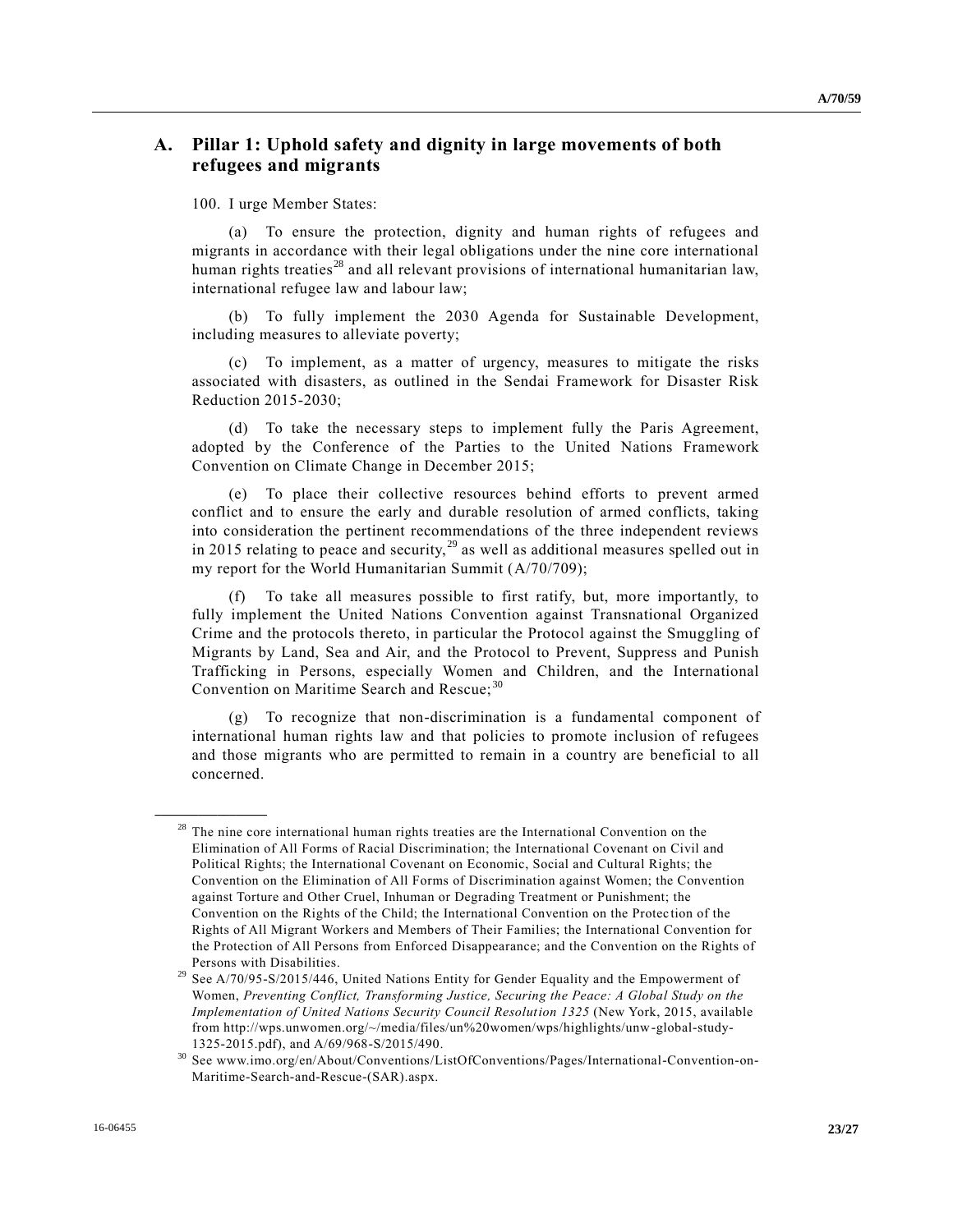- 101. I call upon Member States to commit:
	- (a) To address the causes of large movements of refugees and migrants:

(i) To fully implement their legal obligations and previous collective decisions, as spelled out in paragraph 100 above, to address the causes of large movements of refugees and migrants;

(ii) To incorporate the Guiding Principles on Internal Displacement into national laws and policies and fully implement those policies to protect those who have been forced from their homes but remain within national borders;

(iii) To support efforts by Member States at risk from the adverse impacts of climate change to mitigate those effects, and, where necessary, to plan for migration, including planned relocation, as a means of preventing and minimizing forced displacement;

(b) To protect people en route and at borders:

(i) To work together with other Member States, regional bodies and international agencies, including the United Nations Office on Drugs and Crime, to intensify efforts to prosecute criminal smugglers and traffickers and to ensure protection and assistance to smuggled migrants and refugees and to victims of trafficking;

(ii) To review border management and detention policies to ensure that the human rights of all those who arrive are upheld in line with international standards, consider alternatives to the detention of refugees and migrants and ensure that children, as a matter of principle, are never detained for purposes of immigration control;

(c) To prevent discrimination and promote inclusion:

(i) To reject political rhetoric that stigmatizes refugees and migrants, pledge to do everything possible to combat xenophobia and, in particular, to set an example by not using xenophobic language in their public discourse, and support of the Secretary-General's global campaign against xenophobia;

(ii) To develop comprehensive national plans for the inclusion of refugees and those migrants permitted to remain in their countries in order to encourage their full contributions to societies.

### **B. Pillar 2: Global compact on responsibility-sharing for refugees**

102. I call upon Member States to adopt a global compact on responsibility-sharing for refugees, as set out below, stressing the need:

(a) To recognize that large movements of refugees as a result of emerging and unresolved conflicts are profoundly affecting individuals and Member States, sometimes for protracted periods of time, and that full implementation is needed of the principles and standards of the 1951 Convention relating to the Status of Refugees and the 1967 Protocol thereto, as well as regional refugee instruments, for the lifting of reservations and the securing of accessions, and for guaranteeing the principle of non-refoulement and the prohibition of collective expulsion;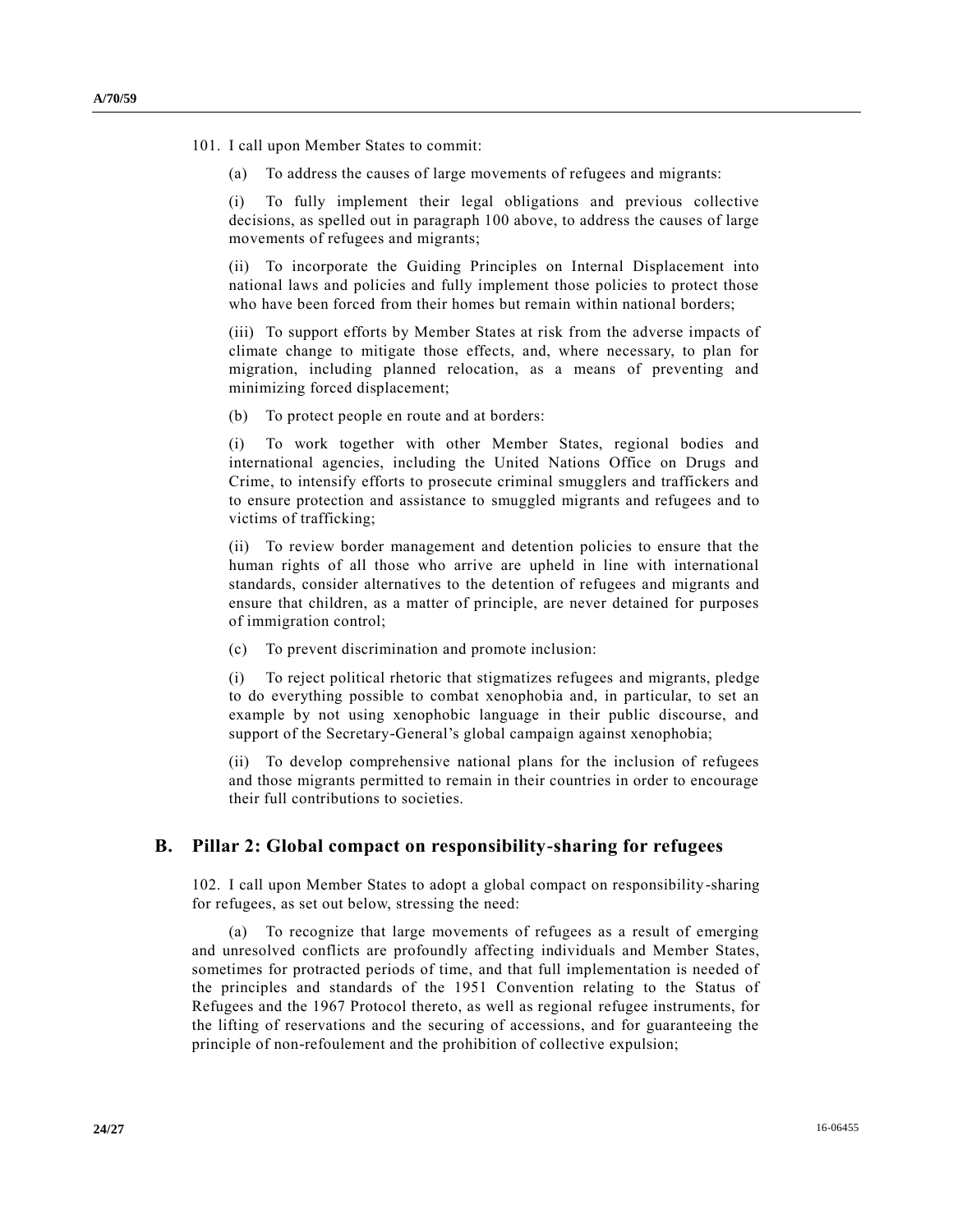(b) To commit to sharing responsibility for hosting refugees more fairly, recognizing that responsibility-sharing stands at the core of the international protection regime, reflected in the preamble of the 1951 Convention and reaffirmed in successive General Assembly resolutions, regional refugee instruments, and supported in international human rights and international humanitarian law;

(c) To recognize that countries of origin have clear responsibilities and obligations towards their nationals, inherent in sovereignty and rooted in international human rights and humanitarian law, for which they remain accountable;

(d) To take immediate steps to ensure a greater sharing of responsibilities for refugees in order to safeguard the rights of refugees and to ensure that the impact of their flight is not borne disproportionately by countries and regions on the basis of their proximity to countries of origin alone;

(e) To acknowledge the extraordinarily generous contributions made by countries and communities hosting refugee populations and the need to provide greater support where needed to host communities, which are the first to absorb the impact of any major influx of refugees, and to recognize that support to host communities requires well-coordinated humanitarian and development responses so that development resources are directed towards meeting the needs of both refugees and host communities.

103. I call upon Member States to fully and promptly support the Office of the United Nations High Commissioner for Refugees when it calls for a comprehensive refugee response plan for refugees in situations involving large movements of refugees, by committing to undertake the following:

(a) To contribute to the comprehensive refugee response in collaboration with all relevant actors on the basis of a "whole of society" approach, including the United Nations, international organizations, national and local authorities, civil society partners, academia, the private sector and the media;

(b) To define their contributions to the comprehensive refugee response in a timely manner, which may take various forms, including, but not limited to, financial and in-kind support, technical assistance, legal or policy measures, personnel and resettlement places or other pathways for admission of refugees, and to endeavour to make contributions proportionate to the global needs of refugees and to the diverse capacities of each Member State;

(c) To mobilize financial resources to cover the humanitarian needs identified within the comprehensive refugee response, and the broader humanitarian strategy where it exists, and to expand development funding from the outset of displacement to address the needs of refugees and reinforce the national institutions, services and communities that support them;

(d) To find solutions for refugees, including by:

(i) Investing in reconciliation and reconstruction to make it possible for refugees to return home voluntarily in safety and dignity;

(ii) Providing resettlement spaces or other legal pathways for admission to at least 10 per cent of the global refugee population annually;

(iii) Providing meaningful opportunities for local solutions;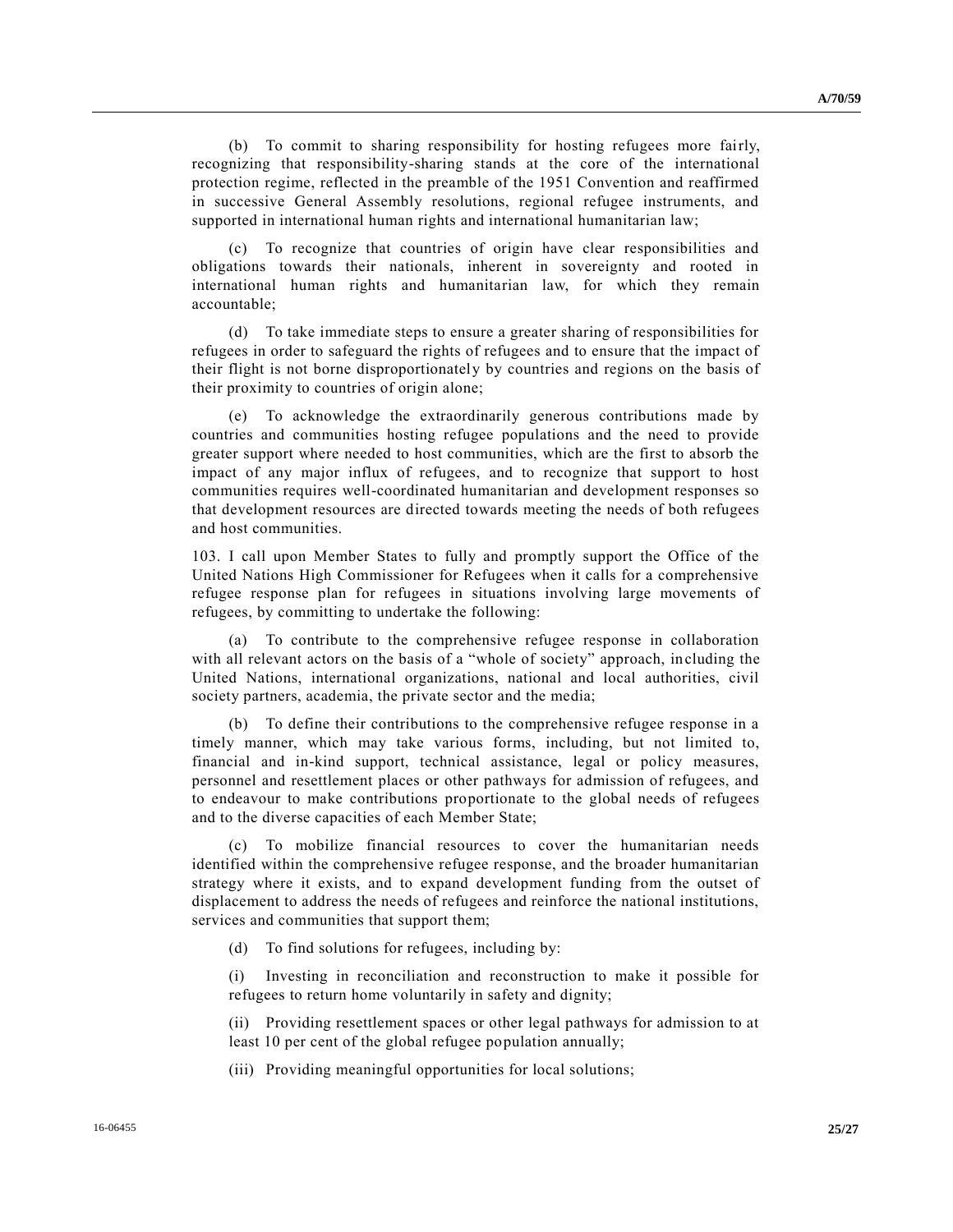(e) To provide access to basic services relating in particular to health, education and support for livelihood opportunities for both refugees and members of host communities.

104. I recommend that Member States request the United Nations High Commissioner for Refugees to include in reports to the General Assembly a review of the implementation of the global compact on responsibility-sharing for refugees, including an assessment of how best to ensure a predictable and equitable responsibility-sharing approach in particular refugee situations.

#### **C. Pillar 3: Global compact for safe, regular and orderly migration**

105. I call upon Member States to take the following actions, with a view to the development of a global compact for safe, regular and orderly migration:

(a) To undertake a State-led process to elaborate a comprehensive international cooperation framework on migrants and human mobility, in the form of a global compact for safe, regular and orderly migration, and to hold an intergovernmental conference on international migration in 2018 to adopt the global compact;

(b) To ensure that the global compact for safe, regular and orderly migration is based on the recognition that all migrants, regardless of their status, must receive the protection, respect and fulfilment of their human rights as provided in the nine core international human rights instruments and related standards, including all relevant ILO conventions, and to consider the ratification and effective implementation of those instruments;

(c) To ensure that in developing the global compact for safe, regular and orderly migration, the process builds on existing bilateral, regional and global cooperation mechanisms for facilitating safe, regular and orderly migration and takes into account the roles and responsibilities of countries of origin, transit and destination of migrants, international organizations, local authorities, private sector recruiters and employers, labour unions, civil society and migrant and diaspora groups. Such a process should include support for fostering enhanced regional and global dialogue and deepening collaboration on migration by building on best practices and collaboration in the regional commissions, regional consultative processes and multilateral forums, especially the Global Forum on Migration and Development;

(d) To emphasize the intention to develop more opportunities for safe, orderly and regular migration, in line with target 10.7 of the Sustainable Development Goals, including labour mobility at all skill levels that is responsive to labour market needs, as well as family reunification and education-related migration opportunities;

(e) To ensure that migration opportunities entail the ethical recruitment of migrants, reductions in the costs of migration, facilitation of the flow of remittances and increasing their productive use, enhancement of the transfer of skills and knowledge and mutual recognition of skills and portability of acquired benefits, as addressed in the Addis Ababa Action Agenda. Member States should counter exploitative practices and the demand for services derived from the exploitation of others, in line with human rights and labour standards and relevant policy